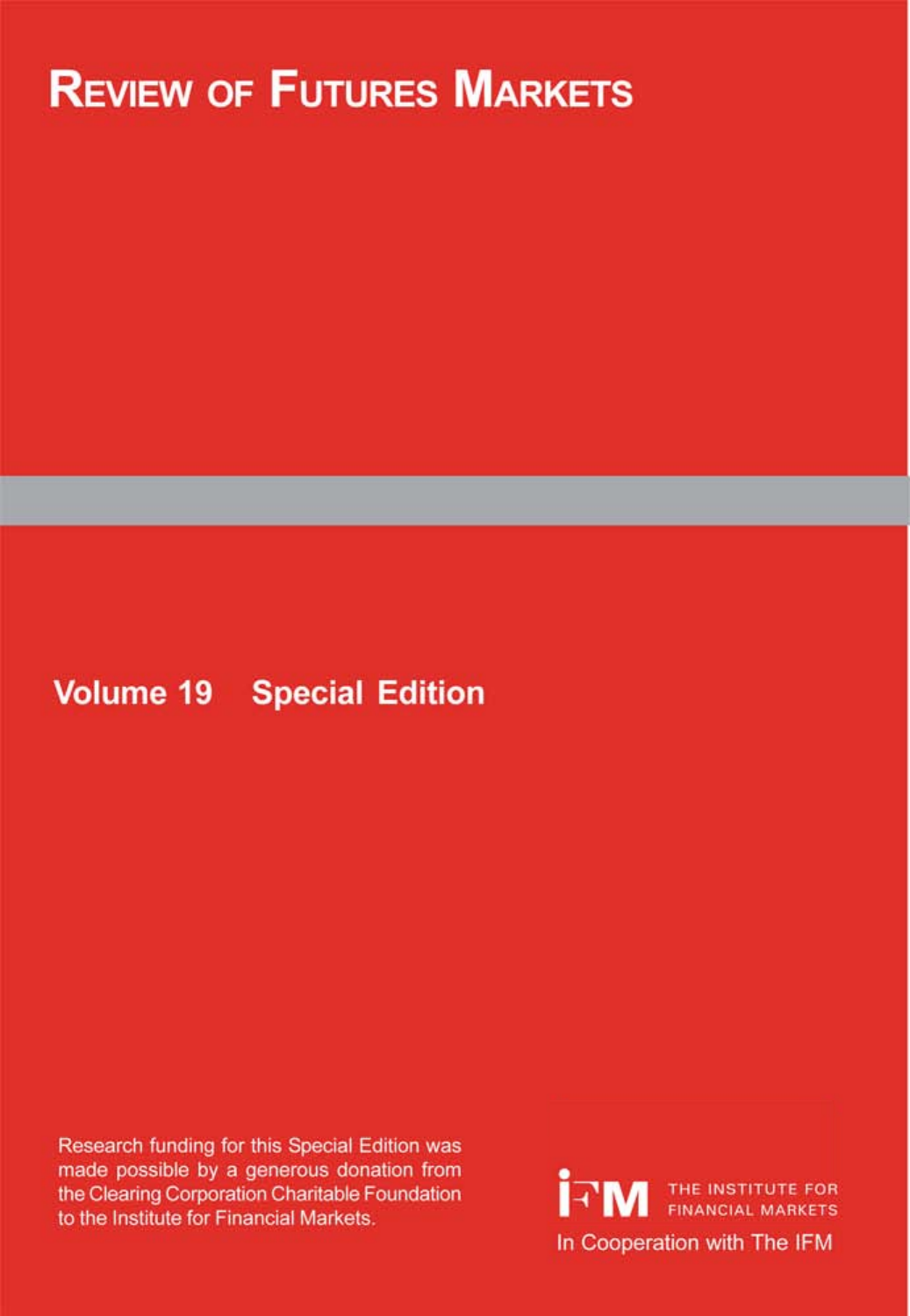# **HIGH-FREQUENCY TRADING: METHODOLOGIES AND MARKET IMPACT**

# **Frank J. Fabozzi, Sergio M. Focardi, and Caroline Jonas\***

*This paper discusses the state of the art of high-frequency trading (HFT), its requisite input, high-frequency data (HFD), and the impact of HFT on financial markets. The econometrics of HFD and trading marks a significant departure from the econometrics used when dealing with lower frequencies. In particular, ultra HFD might be randomly spaced, requiring point process techniques, while quantities such as volatility become nearly observable with HFD. At high frequency, forecasting opportunities that are different from those present at lower frequencies appear, calling for new strategies and a new generation of trading algorithms. New risks associated with the speed of HFT emerge. The notion of interaction between algorithms becomes critical, requiring the careful design of electronic markets.*

In this paper, we discuss the state of the art of high-frequency trading (HFT) and<br>important issues related to the econometric analysis of high-frequency data<br>(HFD) and the impact of HFT on financial markets. The econometr n this paper, we discuss the state of the art of high-frequency trading (HFT) and important issues related to the econometric analysis of high-frequency data is different from standard econometric analysis employed in the analysis of lower frequency data. In particular, time series of HFD might be randomly spaced, thereby requiring the techniques of point processes. Many quantities such as volatility become nearly observable. At high frequency, forecasting opportunities that are different from those present at lower frequency appear, calling for a new generation of trading algorithms. As we explain in this paper, this results in the emergence of new risks related to the speed of HFT. The notion of interaction between algorithms becomes critical, requiring the careful design of electronic markets.

<sup>\*</sup>Frank J. Fabozzi CFA (the corresponding author) is a professor in the Practice of Finance at the Yale School of Management. E-mail: fabozzi321@aol.com.

Sergio M. Focardi is a professor of finance at the EDHEC Business School. E-mail: sergio.focardi@edhec.edu.

Caroline Jonas is a partner at The Intertek Group (Paris). E-mail: cjonas@theintertekgroup.com.

*Acknowledgements:* This survey paper on high-frequency data and high-frequency trading is based on a review of the literature and conversations with 13 academics prominent in econometrics and market microstructure and three representatives from major exchanges. The academics have been identified throughout the paper; the exchange personnel whom we interviewed are not disclosed at their request. The authors wish to thank all those who shared their insights and experience. This paper was prepared under a grant provided by The Institute for Financial Markets.

*Keywords:* high-frequency data (HFD), high-frequency trading (HFT) *JEL Classification:* G10, G12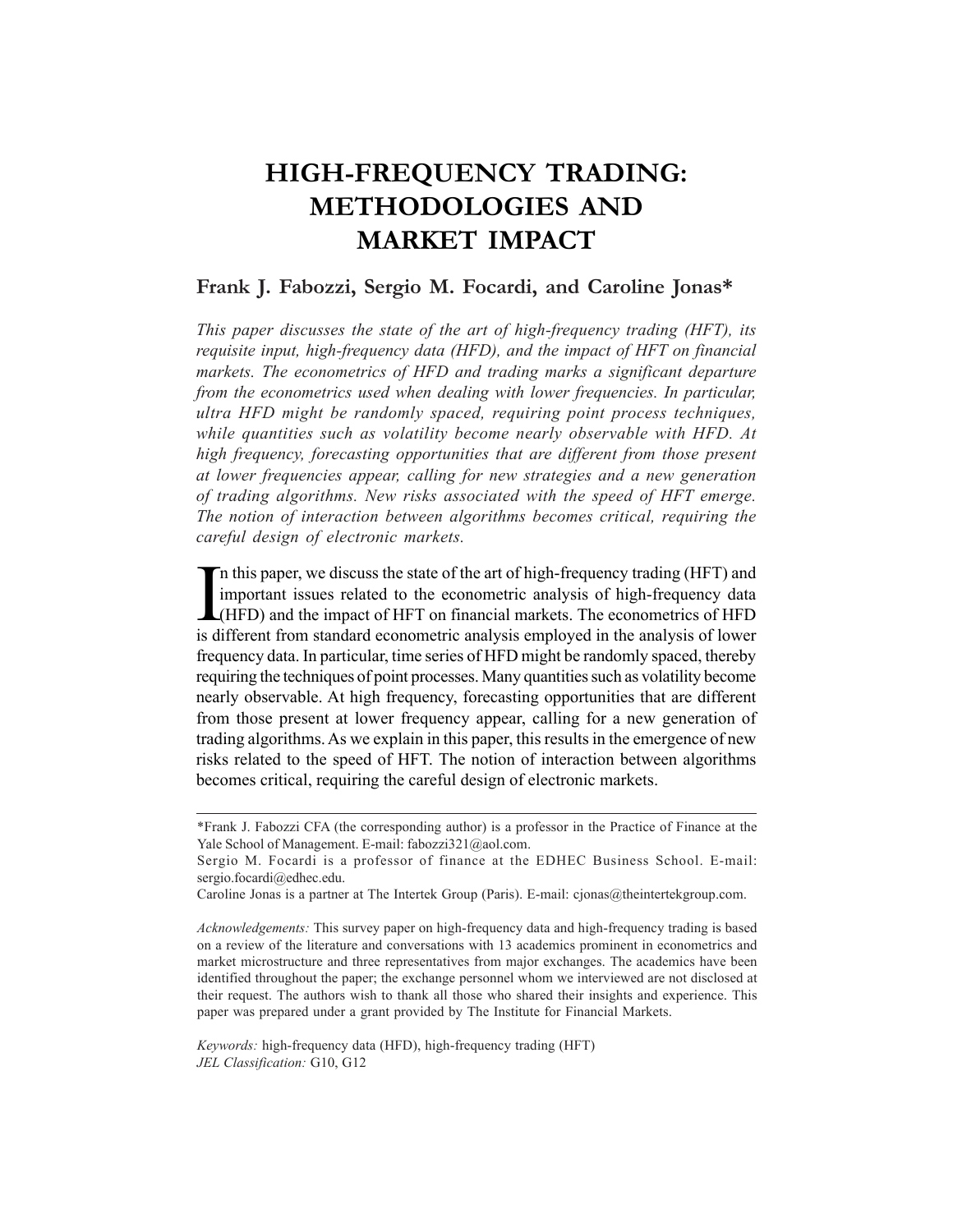

**Figure 1. Algorithmic Trading Adoption by Asset Class.**

Source: Aite Group estimates.

#### **I. DEFINING HIGH-FREQUENCY TRADING**

Although there is no universally accepted definition of HFT, among its defining characteristics are the fact that investments are held for very short periods of time and typically (but not necessarily) positions are not carried overnight. How to quantify these characteristics is a matter of debate. Kearns, Kulesza, and Nevmyvaka (2010) define high-frequency traders (HFTers) as those traders who hold positions between 10 milliseconds and 10 seconds. However, the U.S. Securities and Exchange Commission (SEC) adopts a somewhat less precise definition, defining HFTers as professionals acting in a proprietary capacity and able to generate a large number of trades per day.

HFT is a form of trading that leverages high-speed computing, high-speed communications, tick-by-tick data, and technological advances to execute trades in as little as milliseconds. A typical objective of HFTers is to identify and capture (small) price discrepancies present in the market. They do so with no human intervention, using computers to automatically capture and read market data in real-time, transmit thousands of order messages per second to an exchange, and execute, cancel, or replace orders based on new information on prices or demand.

High-speed trading strategies use computerized quantitative models (i.e., algorithms) that identify which type of financial instrument (for example, stocks, options, or futures) to buy or sell, as well as the quantity, price, timing, and location of the trades. In this paper, we focus on the equity market and equity futures and options. While algorithmic trading is now used in many asset classes, its origin is in equities and, still today, the share of trades based on algorithms is highest in the equity market (see Figure 1).

It is widely estimated that HFT was responsible for 40 to 70% of all trading volume in the U.S. equities market in 2009, roughly double its share just four years earlier; it is estimated to represent about 35 to 40% of all trading volume in European equities.

In practice, HFT is engaged in by a wide variety of entities including proprietary desks, hedge funds, and institutional investors. Nevertheless, it is estimated that high-frequency transactions in the U.S. equities markets are initiated by just 2% of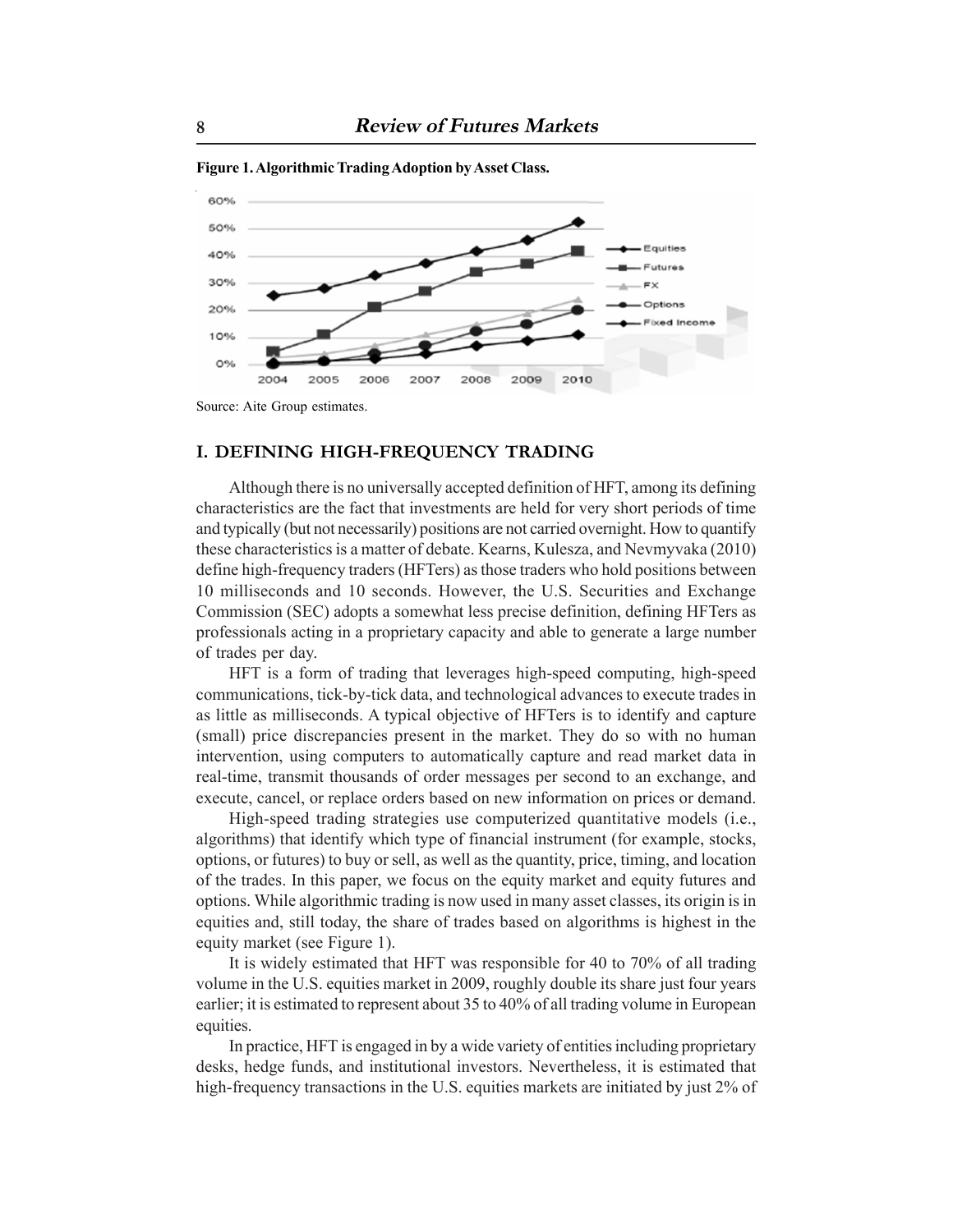the 20,000 trading firms in the United States, that is to say, by some 400 firms (see Clark 2010). Many of these firms are privately held proprietary trading firms or hedge funds. The biggest players in HFT are reported to include the electronic market-makers Getco, Tradebot, Citadel, and QuantLab; hedge funds such as D.E. Shaw, SAC Global Advisors, and Renaissance Technologies; and the proprietary trading desks of Goldman Sachs, Morgan Stanley, and Deutsche Bank. The technology goal of HFTers is to reduce latency (i.e., delay) in placing, filling, confirming, or cancelling orders; the business goal is typically to profit from small arbitrage opportunities present at short time horizons. Trading strategies differ and include electronic market-making and statistical arbitrage.

#### **A. Setting the Stage for HFT**

A number of factors have combined with technology to lead to an explosion in (algorithmic) trading activity. First, the 2001 decimalization of U.S. capital markets coupled with smaller tick sizes led to an explosion in market data volumes. Chakravarty, Harris, and Wood (2001) analyzed the effect of decimalization in the transition period and found a significant increase in trading volumes after decimalization. They note that the SEC expected a 139% increase in the number of trades due to decimalization. Second, the cost of trading has dropped. This was a consequence of several decisions, including the 1998 SEC decision to authorize electronic exchanges to compete with the traditional exchanges. It is estimated that while in the 1990s the New York Stock Exchange (NYSE) and Nasdaq accounted for 80% of trading volume in securities they listed, as much as 60 to 70% of trading in their listed companies is now dispersed on as many as 50 competing trading venues, for the most part fully electronic. Third, an increase in derivatives products and exchange-traded funds (ETFs) has led to an explosion in trading volumes. Angel, Harris, and Spatt (2010) report that equity trading volumes tripled in recent years, going from about 3 billion shares per day in 2003 to nearly 10 billion shares per day in 2009. According to data from the NYSE, average daily volume on U.S. stock exchanges was up 164 percent in 2009 compared to 2005 (see Duhigg 2009).

At the same time, high-performance computing systems, advanced trading technology, and low-latency messaging middleware and feed handlers have reduced the time necessary to execute market orders. Angel et al. (2010) cite data from Thomson, according to which the speed of execution for small market orders has gone from about 25 seconds for NYSE-listed firms and 5 seconds for Nasdaqlisted firms in September 2001 to about 2.5 seconds in August 2009 (see Figure 2).

According to Eric Bertrand of NYSE Technologies (see Bertrand 2009), the capacity as measured by order messages per day has gone from one million in 1995 to hundreds of millions in 2009. During the same period (i.e., 1995–2009), throughput as measured by messages per second has gone from 20 to over 100,000 and latency from one second to one thousandth of a second (i.e., one millisecond). At the same time, network and data distribution speeds have gone from 64 kb per second to 10- 100 Mb per second. Bertrand foresees order messages per day going to billions, messages per second to millions, latency to millionths of a second (i.e., microseconds), and network and data distribution speeds to a gigabyte per second.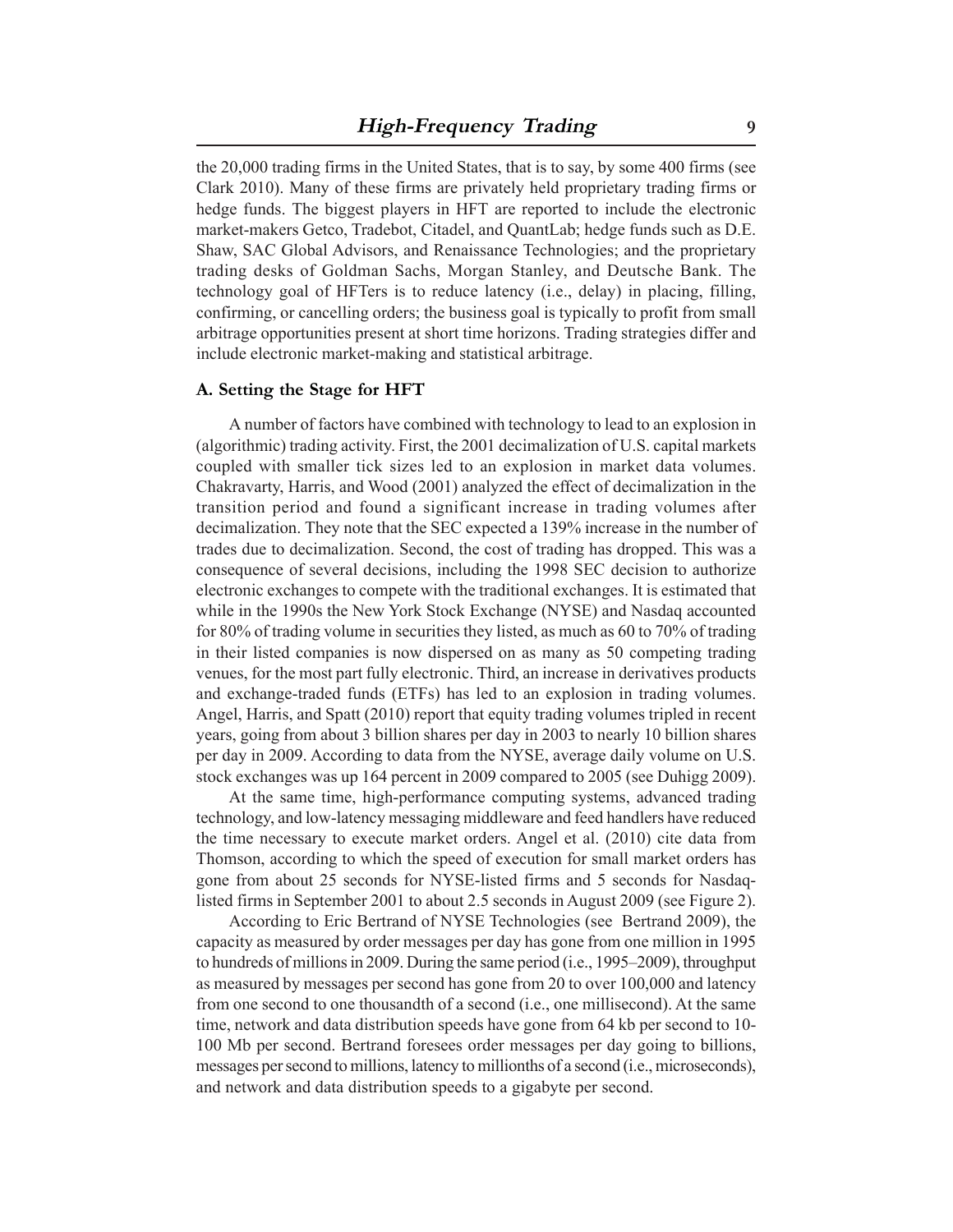

**Figure 2. Market Order Execution Speed.**

Note: Evolution of market order execution speeds as measured in seconds, concerning NYSE-listed and Nasdaq-listed firms during the period Sept 2001–August 2009 (from Angel et al., p. 22). Source: Rule 605 data from Thomson for all eligible market orders (100-9999 shares).

To further reduce latency, HFTers are placing their trading servers at the trading venues to be close to the exchange matching engines. This is commonly referred to as co-location. In her March 2010 *Chicago Fed Letter* Carol Clark, a financial markets and payments system risk specialist in the Chicago Federal Reserve's financial market group (see Clark 2010) remarks that it is estimated that for each 100 miles the server is located away from the matching engine, 1 millisecond of delay is added to the time it takes to transmit trade instructions and execute matched trades or to access the central order book where information on buy/sell quotes and current market prices is warehoused.

The NYSE is completing construction of a nearly 400,000-square-foot data center facility in Mahwah, New Jersey, where it hopes to attract in co-location large Wall Street banks, traditional brokerages, and hedge funds. The center's 40 gigabyte-per-second standard hardware will allow it to handle up to a million messages a second; new trading technology will reduce latency to 10 microseconds. Meanwhile, work is proceeding at the NYSE Euronext to design an ultra-low latency core network that will support 50-microsecond roundtrips.

### **II. ECONOMETRICS FOR HFT AND ULTRA HFT DATA**

As mentioned above, daily closing price data typically used in past efforts at modeling financial markets are not sufficient for engineering HFT strategies; the latter calls for the use of HFD, data taken at intraday frequencies, typically minutes. Data relative to each transaction, or tick-by-tick data, are called ultra high-frequency data (UHFD). HFD and UHFD might be considered the fuel of HFT.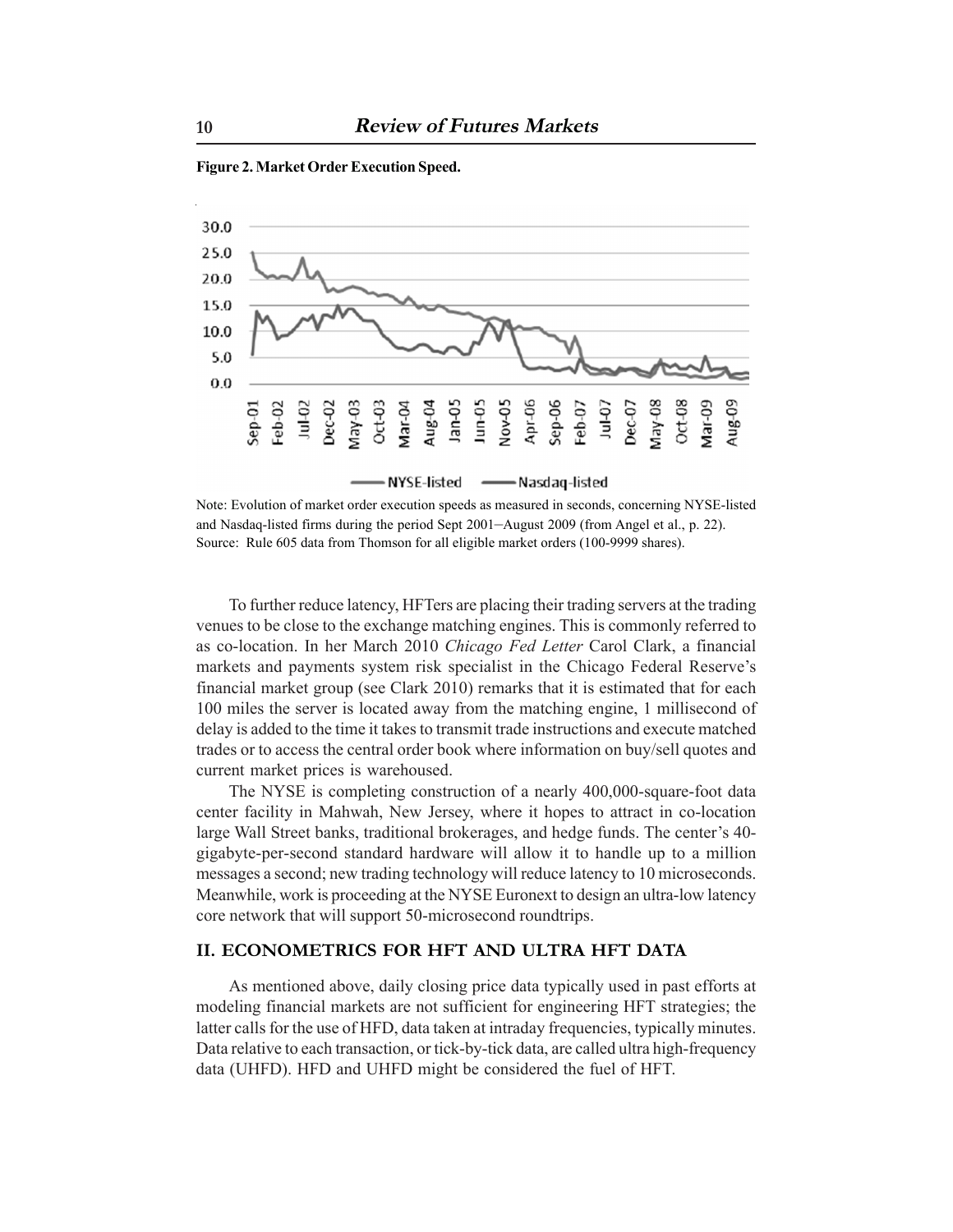In this section we will first discuss questions related to the handling of (U)HFD and then discuss separately the modeling of HFD and UHFD. We will do so because, from an econometric perspective, there is a distinction between the methods and research objectives of HFD and UHFD. Both HFD and UHFD require econometric methodologies different from those employed at lower frequencies.

#### **A. Data Handling Issues**

(U)HFD are routinely provided by electronic exchanges, albeit at a possibly high price. Data currently available include tick-by-tick data and order-book data. A "tick" includes information at a given time, the "time stamp." The sequence and content of the ticks might depend on the time of observations and on the exchanges that are observed. Significant differences between the ticks of different exchanges might be due to technology, exchange structure, and regulation. Order-book data availability is not the same on all exchanges. Some exchanges offer complete visibility on the order book while others offer only partial visibility. Still other exchanges "flash" the order book only for a short period of time, for example, a fraction of a second.

HFD and UHFD present significant problems of data handling. (See Brownlees and Gallo 2006 for a review of the challenges.) Both HFD and UHFD need to be filtered as errors and outliers might appear in a sequence of ticks. Bauwens and Giot (2001) and Oomen (2006), among others, deal with many aspects related to data cleansing. Brownlees and Gallo (2006) analyze the question of cleansing data from the NYSE's Trades and Quotes (TAQ) files. Boehmer, Grammig, and Theissen (2006) discuss problems related to synchronizing data from the TAQ and from the NYSE's order book.

Falkenberry (2002) reports that errors are present both in automatic and semiautomatic trading systems. He reports that, as the speed of transactions increases, errors become more frequent. The first task in data cleansing is therefore the elimination of erroneous data. However, it is also important to deal with outliers and with data that are not compatible with normal market activity. Methods for eliminating outliers are described in Boehmer et al. (2006).

In addition, HFD are not simply observed but imply some form of interpolation in order to represent prices. In fact, by the nature of the trading process, the truly "primitive" observations, that is, tick-by-tick data or UHFD, are an irregularly spaced time series given that trading and quotes occur at random times. For example, the frequency of UHFD for individual assets varies within a wide range of values in function of the observed processes (i.e., trades). In his study of HFT activity relative to 120 stocks traded on the NYSE, Brogaard (2010) found trading frequencies ranging from eight transactions per day for the lesser traded stocks to 60,000 transactions per day, or roughly two transactions per second on average, for the most heavily traded stocks.

If we want to construct regularly spaced sequences of HFD, we must use a methodology to determine a price in moments when there are no transactions. Methods include linear interpolation between the two closest observations or using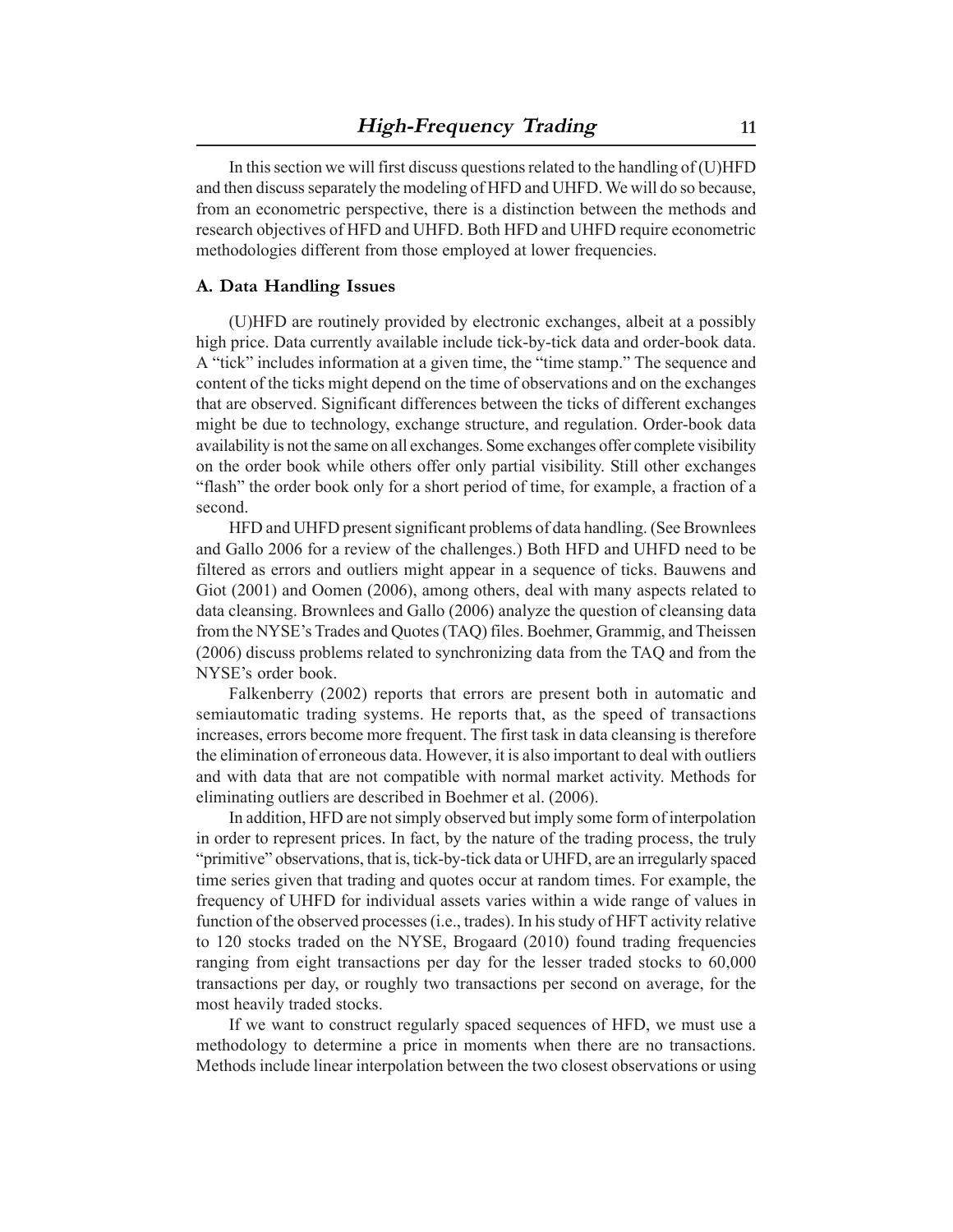the previous or ensuing observation. If data have a high frequency, these two methods yield similar results. For rarely traded securities, different methods might result in significant differences.

#### **B. Better Econometrics with (U)HFD?**

The availability of (U)FHD has been welcomed as a major advance with the potential of revolutionizing the study and the practice of econometrics. The expectation is that with (U)HFD, market participants can significantly improve the estimation of parameters used in continuous-time finance and "observe" quantities such as covariances or volatility as opposed to having to treat them as hidden variables.

However, it has become clear that there are significant limitations in the use of HFD in general. As we will discuss, limitations come mainly from two sources. First, due to market microstructure effects, the behavior of prices at time horizons of the order of seconds is different from the behavior of prices at time horizons of minutes or longer, thus introducing basic limitations in the use of HFD. Second, it is difficult to compute correlations and covariances between assets that trade at significantly different frequencies.

 There are possibly different models at different time scales; a single model that is valid at every time scale and in every time window, if it exists at all, would be too difficult to create and to estimate. The usual assumption is that prices follow a jump-diffusion process.

Jump-diffusion processes allow to describe with some accuracy the statistical uncertainty of financial quantities. Thus, a jump-diffusion model of prices allows a reasonable representation of the statistical characteristics of the uncertainty of the distribution of returns and of co-movements between returns. However, the deterministic drifts can be estimated only with limited precision, and they depend on the data sample employed. Jump-diffusion processes do not allow one to make accurate forecasts based on trends and drifts. If we estimate jump-diffusion processes on different samples of past data, we obtain intrinsically different estimates of drifts although the estimates of volatilities and covariances can be made reasonably coherent. Therefore, although the use of HFD represents a significant step forward in the estimation of some financial quantities, it does not allow us to formulate universal laws.

Let us now look at the limitations in the use of (U)HFD. From a purely statistical point of view, estimates improve with a growing number of samples. Therefore, it would seem reasonable to use all available (U)HFD. However the behavior of prices at very high frequencies is not the same as the behavior of prices at lower frequencies. In fact, assuming that prices are modeled as jump-diffusion processes, as the length of sampling intervals approaches the length of trading intervals, micro structure effects introduce biases. These biases reduce the accuracy of forecasts.

Actually, as described in Aït-Sahalia and Mykland (2003), we can identify several different effects that limit our ability to estimate continuous-time models. First, the inevitable discreteness of samples, both in time and price, introduces biases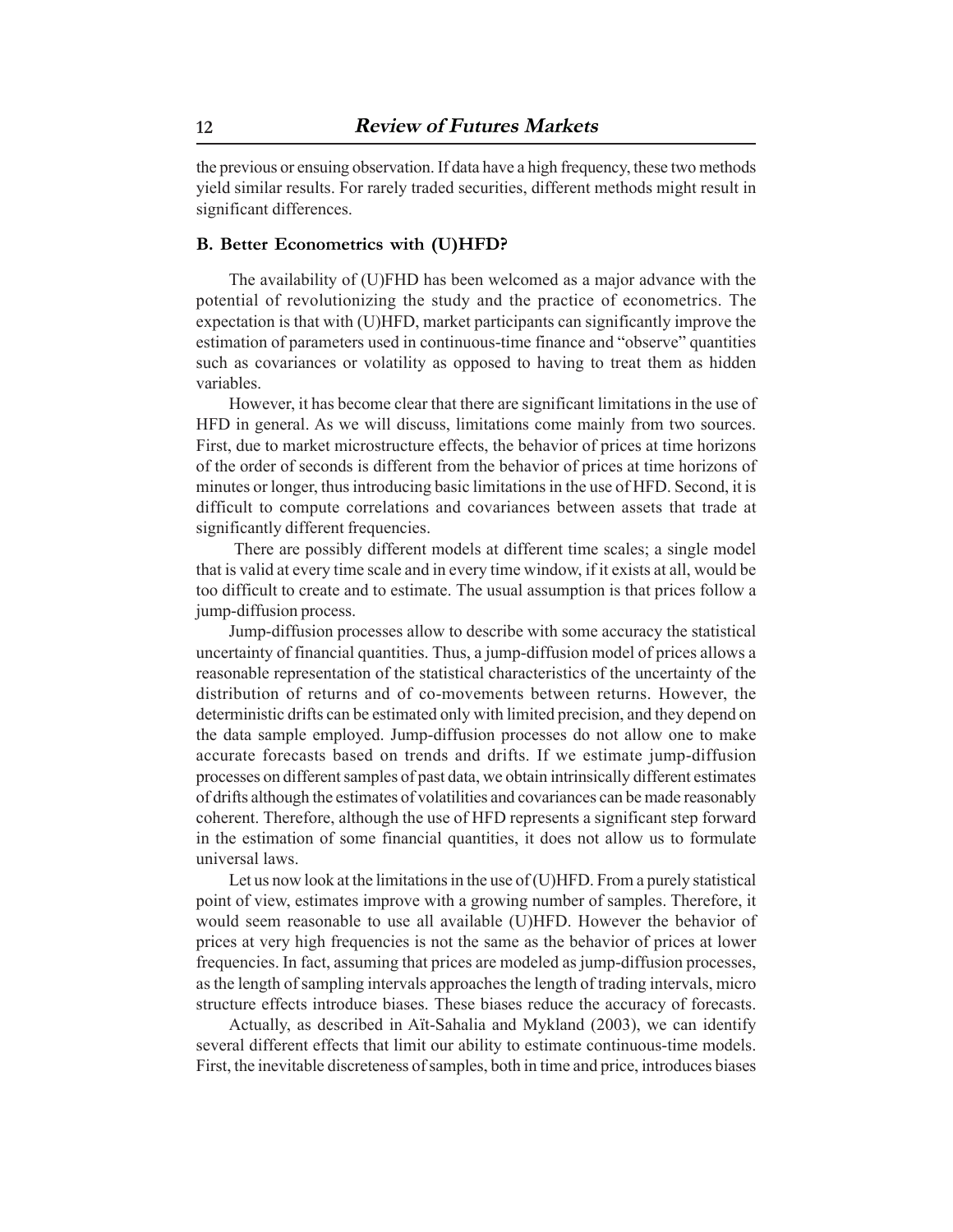in estimation. These are the first effects studied in the literature on estimating continuous-time models. Second, the randomness of spacing, which introduces biases that, following Aït-Sahalia and Mykland, are at least as large as the discreteness effects. Third, there are many microstructure effects, possibly exchange-dependent, which are generally accounted for as "noise" in the observation of prices. A number of papers have analyzed the theoretical and empirical optimal sampling frequency at which prices should be sampled to estimate the covariance matrix of diffusion processes.<sup>1</sup>

There is no consensus as to including noise in the observation of prices. Ionut Florescu, assistant professor of mathematics in the Department of Mathematical Sciences of the Stevens Institute of Technology, remarks that the paradigm of noisy observations is typical of physics and engineering, but he suggests that it does not really apply to finance. Professor Florescu says, "A price of a trade is not a noisy observation: We introduce noise only as a mathematical idealization." His research effort is focused on estimating continuous-time models starting from "true" observations.

#### **C. Using UHFD in Econometrics**

The econometrics of UHFD is interested in representing the process of the random arrival of trades. The latter is important to HFTers because there are relationships between the volume of trades and prices. The econometric study of UHFD cannot be performed with the usual methods of time series analysis, given that the latter assume observations at fixed time intervals. The problems associated with and methods applicable to UHFD are specific to randomly sampled data. An early model of nonsynchronous data is Lo and MacKinlay (1990). Bauwens and Hautsch (2006a) and Hautsch (2004) provide overviews of the modeling of randomly spaced financial data.

Trades are events of random magnitude that occur at random times. The times at which trades take place are a sequence of strictly increasing random variables. The number of trades  $N(t)$  in any given interval is also a random variable. Processes of this type are referred to as point processes.

Point processes are continuous-time processes given that an event<sup>2</sup> might occur at any moment; they are well known mathematical constructs in the field of insurance where claims of unpredictable magnitude occur at random times. The simplest point process is the Poisson process, which is characterized by the following properties:

• The number of events in any given interval of time is a random variable

that follows a Poisson distribution: *k*! *e k* <sup>−</sup><sup>λ</sup> λ

<sup>1.</sup> See, among others, Zhang, Mykland, and Aït-Sahalia, (2005), Aït-Sahalia, Mykland, and Zhang (2005), Bandi and Russell (2006), Bandi and Russell (2008), and Bandi, Russell, and Zhu (2008), Voev and Lunde (2007).

<sup>2.</sup> We use the term "event" not in the sense of probabilistic events but to denote something that occurs at a given time, for example, a trade.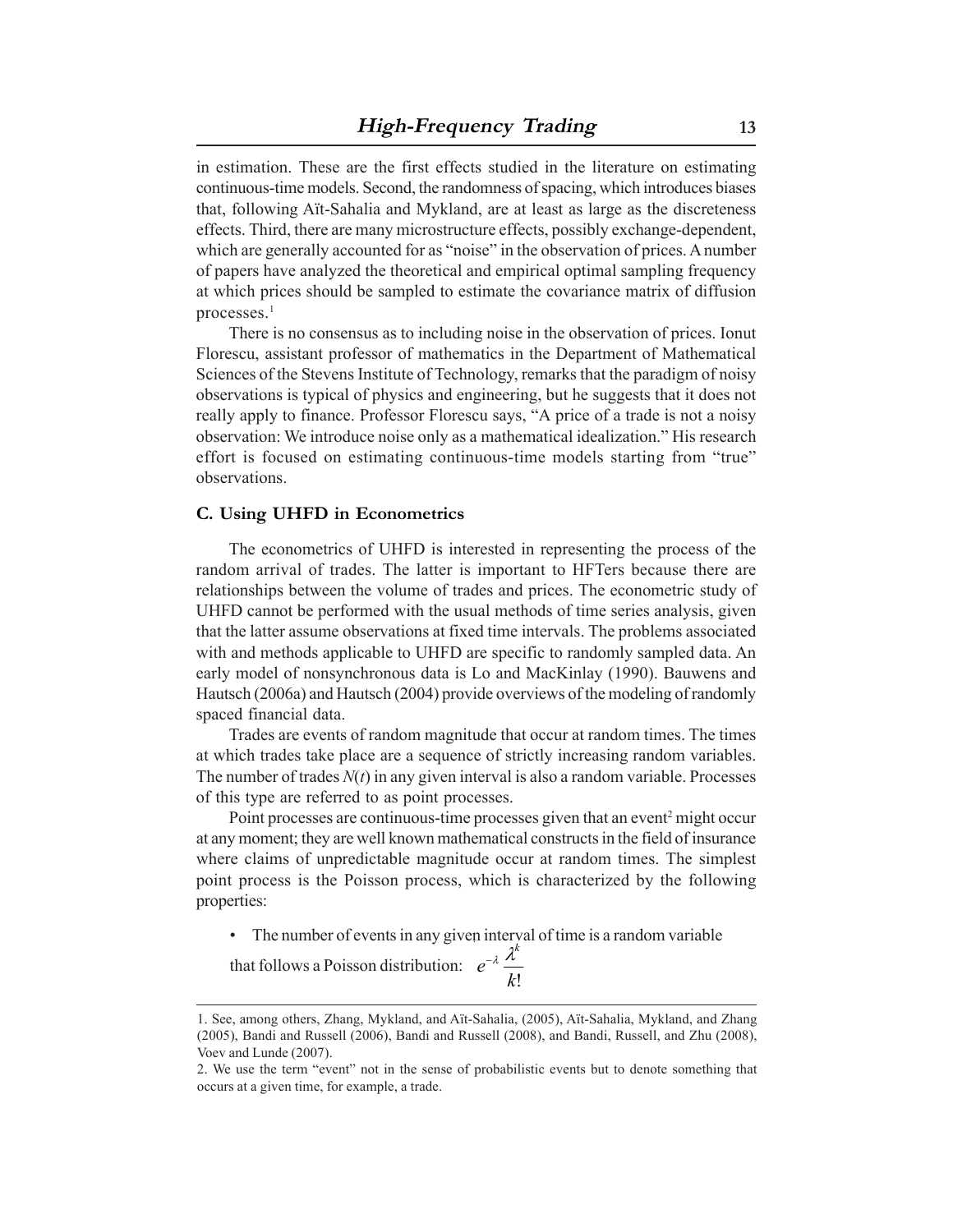• The number of events in any given interval of time is independent from the number of events that occurred in any previous interval.

• The distribution of the time between two consecutive events follows an exponential distribution whose density is:  $\lambda e^{-\lambda t}$ 

The parameter  $\lambda$  is called the intensity of the process. Poisson processes are characterized by constant intensity. The Poisson process is the point-process equivalent of the Brownian motion: It implements the notion of total uncertainty as regards the moment when the next event will occur. If a queue is described by a Poisson process, the probability that an event will occur in any future interval is unrelated to the time elapsed since the last event. For example, if a Poisson process describes the passage of a bus, a passenger waiting for the bus would have always the same probability to catch a bus in any next period independently of how long he/ she has been waiting for the bus.

The Poisson process is a parsimoniously parameterized process with attractive mathematical properties, but it is too simple to describe the arrival times of trades. In fact, the time intervals between trades, referred to as the durations between trades, are not independent but exhibit autocorrelation phenomena. In order to represent autocorrelations, we need to generalize Poisson processes to allow for time-varying intensity. Point processes where the intensity is a separated process are called Cox processes.

Engle and Russell (1998) introduced a particular Cox process that they called an Autoregressive Conditional Duration (ACD) process. ACD processes are the point process equivalent of ARCH/GARCH models insofar as they allow autoregressive intensity. The original ACD has been generalized and extended in many different ways, for example in Bauwens and Veredas (2004) and Bauwens and Hautsch (2006b). McAleer and Medeiros (2008) and Pacurar (2008) provide a summary of theoretical and empirical work done on the ACD models. The ACD model and its generalizations are now widely used in the study of intra-trade durations.

#### **D. The Econometric Study of HFD**

While the econometrics of UHFD is mainly interested in representing the process of the random arrival of trades, the econometrics of HFD is principally interested in estimating covariances, which are fundamental data for any investment process. As described above, HFD are data taken at fixed intraday frequencies, typically from a few minutes to less than an hour. When raw data are prices in the form of ticks, HFD are recovered using some form of data aggregation and interpolation.

Although HFD are classical time series, they are typically modeled as continuoustime models, typically jump-diffusion processes, sampled at finite intervals. The underlying reasoning is that HFD tend to a continuous-time process if the observation frequency grows. Intuitively, one might think that a jump is a large discontinuity so that a jump-diffusion process simulates large movements such as crashes. However, mathematically this is not the case. A discontinuity is a point where the left and right limits of a path do not coincide regardless of the size of the difference. Therefore, a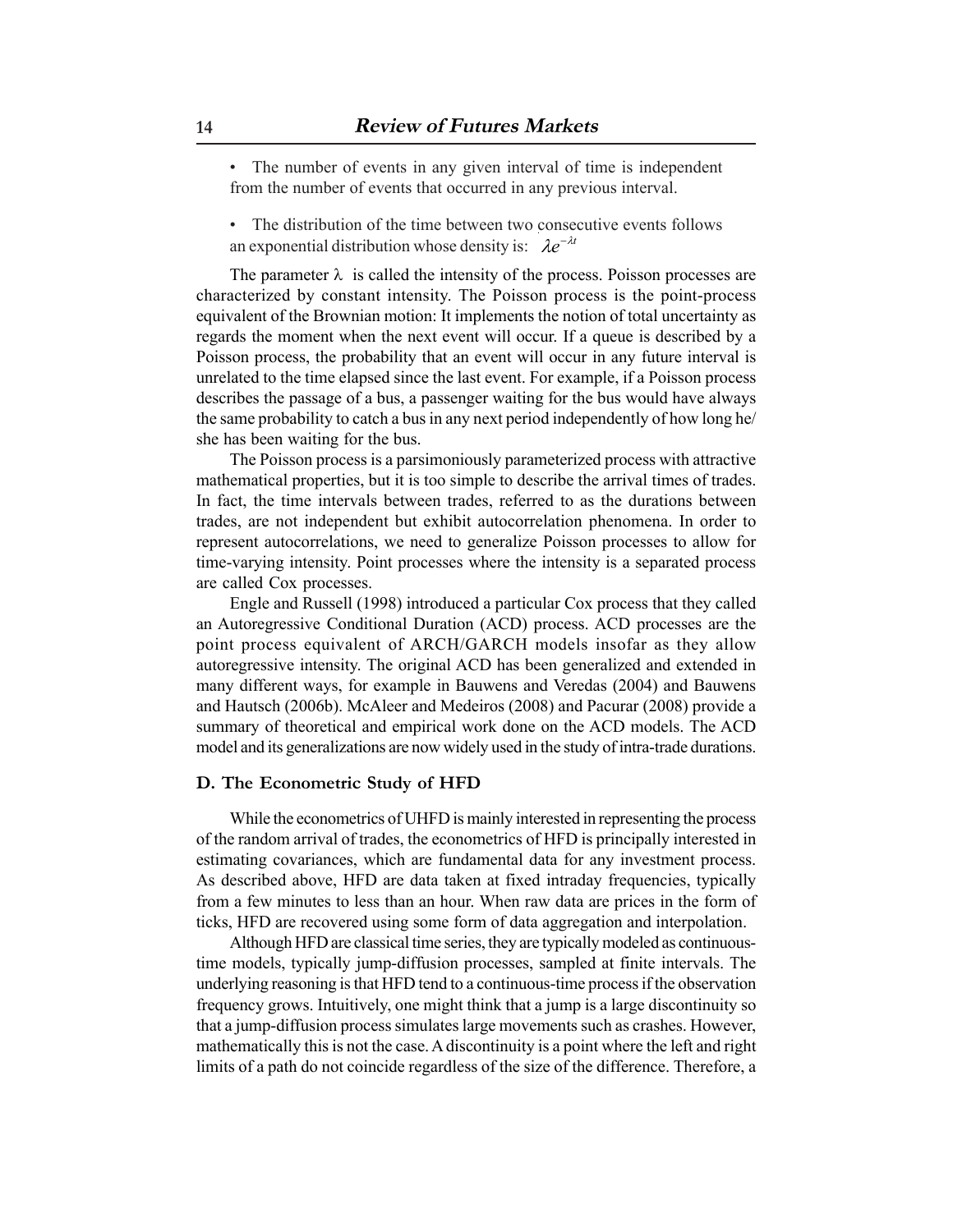jump-diffusion process is a rather abstract mathematical concept that is useful to provide a better fit to the distribution of returns found empirically, but it is not necessarily related to big jumps in price processes.

Mathematically, if we sample a continuous-time process with time intervals that tend to zero, many quantities estimated on the sampled process will tend to an average of the true parameters of the process. For example, if we compute a covariance matrix on a given interval using an increasing number of points, the empirical covariance matrix will tend to the average of the theoretical instantaneous covariance. It should be noted that the above is a theoretical property of jumpdiffusion processes sampled at frequencies that tend to infinity. Therefore, we can state that volatilities and covariances estimated with high frequency intra-day data tend to the true volatilities and covariances only if we assume that price processes are jump-diffusion processes. If they are not, the above property might not hold.

#### *1. Applying HFD to the Measurement of Volatility*

With the above caveat, assuming prices are jump-diffusion processes, one of the major applications of HFD is the measurement of volatility. When prices and returns are observed at time intervals of days or weeks, volatility is a hidden variable typically modeled with ARCH/GARCH models. When HFD are available, volatility is considered to be almost observable. This is because with HFD we have sufficient intraday data to estimate daily volatility as an average of the instantaneous volatility. Though it is conceptually wrong to say that volatility can be observed with HFD, it is nevertheless possible to make very precise estimates of the average volatility over short intervals where volatility does not change much. A number of papers have discussed the measurement of volatility at high frequency.<sup>3</sup>

The problem of forecasting volatility remains. Because observed daily volatility changes significantly from day to day, there is the need to forecast volatility. A general class of models for forecasting volatility, the Multiplicative Error Model, was introduced in Engle (2002) and extended in Cipollini, Engle, and Gallo (2006). For a comparison of different methods used to forecast volatility, see Brownlees and Gallo (2007).

From the above, it is clear that the interest in HFD is related to the fact that they make available a much larger quantity of data with respect to daily observations, and they do so without stretching the observation period. Dacorogna et al. (2001) observed that, on average, one day of HFD contains as many data as 30 years of daily data. Today, in some markets, this estimate can be multiplied 10 times. Therefore, it would seem reasonable to consider that HFD allow estimating richer models with more parameters. However, this advantage might have limitations given that we have to capture an intraday dynamics that is not needed when we model daily data. In other words, it is questionable if HFD aid us in understanding data at longer time

<sup>3.</sup> See, among others, Andersen, Bollerslev, Diebold and Labys, (2001), Andersen et al. (2003), Andersen, Bollerslev, and Meddahi (2002), Bandi and Phillips (2003), Barndorff-Nielsen and Shephard (2002a, b), Barndoff-Nielsen and Shephard (2004), Hansen, Lunde, and Voev (2007), and Ghysels, Santa-Clara, and Valkanov (2006).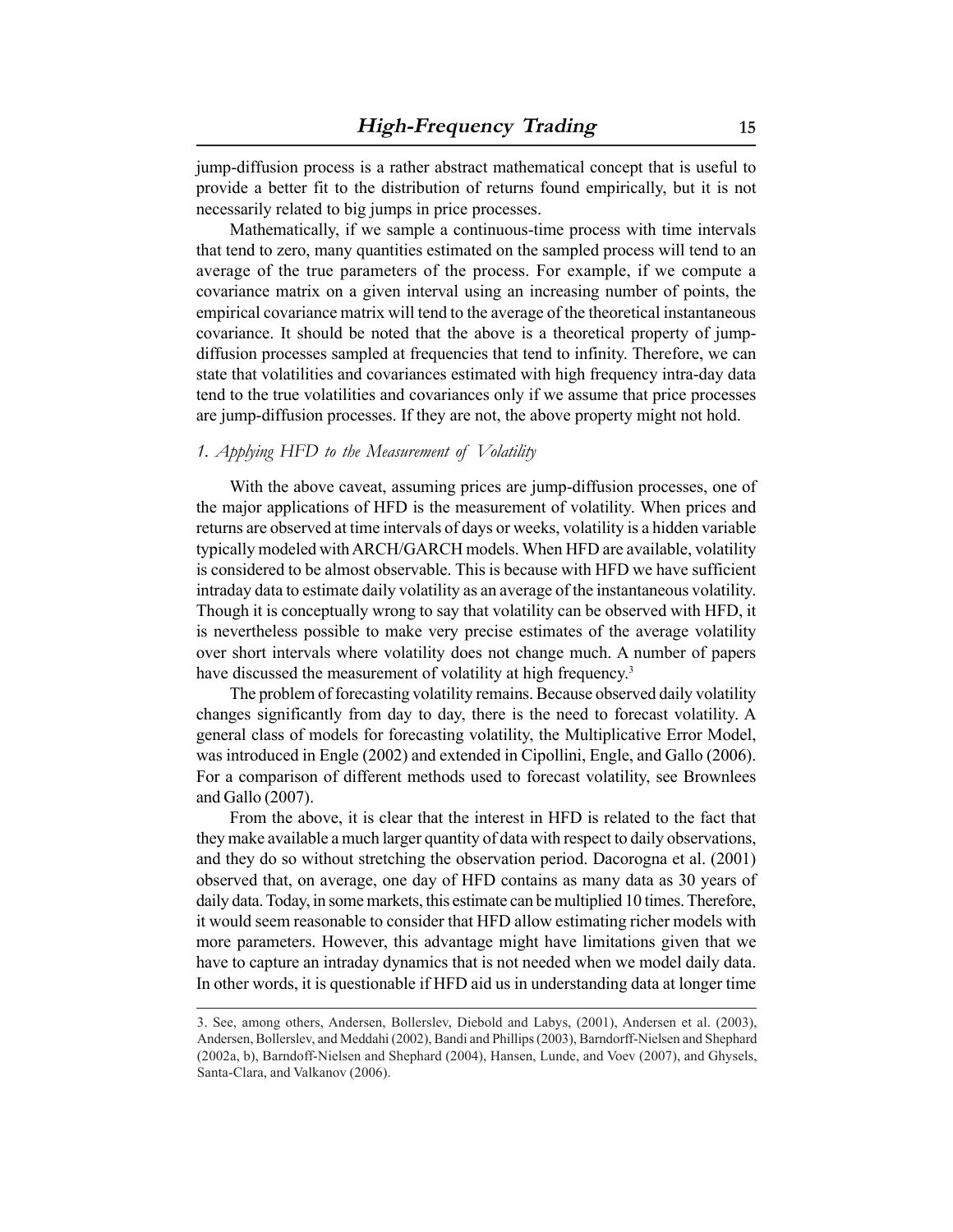horizons. For example, daily volatilities change and need to be forecasted; in addition very short-term movements are generated by microstructure effects.

Commenting on how HFD can be used for forecasting longer time horizons, Ravi Jagannathan, Chicago Mercantile Exchange/John F. Sandner Professor of Finance and a Co-Director of the Financial Institutions and Markets Research Center at Northwestern University, remarks:

HFD does help forecast at longer time horizons, but not very long. HFD do help for forecasting one week ahead, but not one year ahead. HFD poses an enormous challenge: If price moves between bid/ask, microstructure noise dominates. You need to filter out more microstructure noise. For example, if you look at what happened 6 May 2010 and observe HFD, it will not tell you much about what might happen next week.

The question is primarily empirical, but there are also theoretical considerations. The problem can be stated as follows. Suppose there is a true price process  $p(t)$ , which we assume is generated by a jump-diffusion mechanism. This model includes a time-dependent instantaneous covariance matrix  $p_t$ . Suppose we can observe the true process only at discrete points  $p_i$  in a given interval. It can be demonstrated (see Barndorff-Nielsen and Shephard 2002a,b) that if the frequency of observations tends to infinity, then the empirical covariance tends to the integral of the instantaneous covariance.

However, if we assume that our observations are contaminated by market microstructure noise, then estimates of the covariance matrix are negatively biased. Aït-Sahalia and Mykland (2003), Aït-Sahalia, Mykland, and Zhang (2005), Bandi and Russell (2006, 2008), Bandi, Russell, and Zhu (2008) determine the optimal sampling rate in the presence of microstructure effects.

Professor Jagannathan observes that, in the case of volatility measurements:

If markets are frictionless, that is, if there are no microstructure effects, the higher the frequency, the better the measurement of values as volatility. However, in rare or severe events, HFD are of no help; microstructure — the way people trade, the strategies used, lack of knowledge of what the others are doing — becomes more important. These effects are particularly severe for illiquid stocks. To make use of HFD, you have to have people trade at high frequency. If people trade at high frequency, you have observations. The econometrician can understand what is going on.

#### **E. Different Pricing Theories for Different Data Frequencies?**

We observed above that there is a big difference in the frequency of trading at the level of individual assets and that HFT has exacerbated this phenomenon in that most HFT is concentrated in a small number of stocks. Given this difference, and given the importance of HFD on pricing theories, we might ask if we need different pricing theories for assets that are heavily traded and assets that are not. The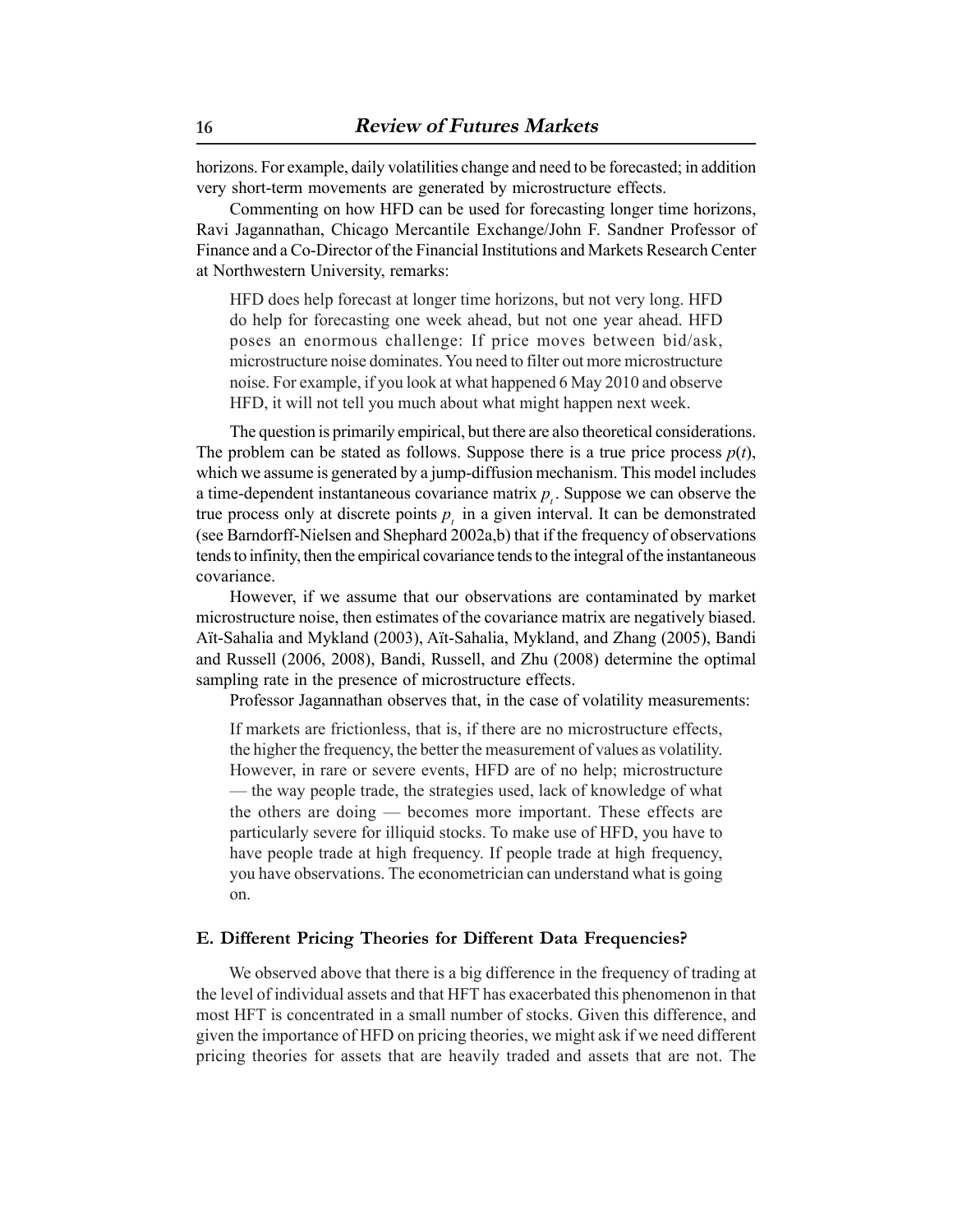question can be reformulated as understanding what impact, if any, HFT has on price processes.

Frederi Viens, Professor of Statistics and Mathematics and Director of the Computational Finance Program at Purdue University, offers an initial response:

It is my guess is that HFT impacts price processes in a big way. As far as I am aware, financial mathematics people have not yet found a way to explain how to price equities under microstructure noise without arbitrage, and therefore I would venture to say that high-frequency-traded stocks can still be priced using standard frequency methods, but there will be some uncertainty in the pricing due to the microstructure noise. I am not aware of any way to perform equity and option pricing in an arbitragefree way on UHFD without having to resort to saying that microstructure noise exists. However, if one such way would exist, it would automatically imply that there should be two distinct pricing theories depending on the frequency of trading. That would be a most uncomfortable situation. My guess is that microstructure noise is real, so that we simply have to deal with it, that is to say, account for the added uncertainty in our prices. Theoretically, this added uncertainly goes against the possibility of arbitrage opportunities. Since, in practice, the contrary is true, a balance will only be achieved when enough people have access to and the ability to work with UHFD.

When discussing the relationship of HFD and long-term behavior, there are actually two distinct problems: the problem of the model itself and the problem of noise. Professor Viens observes:

The problem with HFD as it relates to longer-term trends is that the market microstructure which is visible using HFD may or may not have any bearing on the longer term trends. This is still being hotly debated in academia. We are quite a way from being able to provide definite answers on this debate, and my guess is that the connection between the two will be relevant in some markets, and irrelevant in others. … One theoretical example where the two are linked is the case of self-similar markets, particularly ones where stochastic long memory occurs because of socalled fractional Gaussian noise. From my experience with real data, I can say that there is no evidence of any markets with such a self-similarity property. In other words, I have first-hand evidence showing that important long-term market parameters, such as stochastic long memory for volatility series, cannot be estimated using UHFD or even HFD.

#### **F. Benefits of (U)HFD**

In general, the more data that are available, the happier the statistician is. For econometricians and financial modelers, the availability of (U)HFD is beneficial to understanding what happens to prices intraday and might help shed light on financial econometrics in general. Eric Ghysels, Bernstein Distinguished Professor of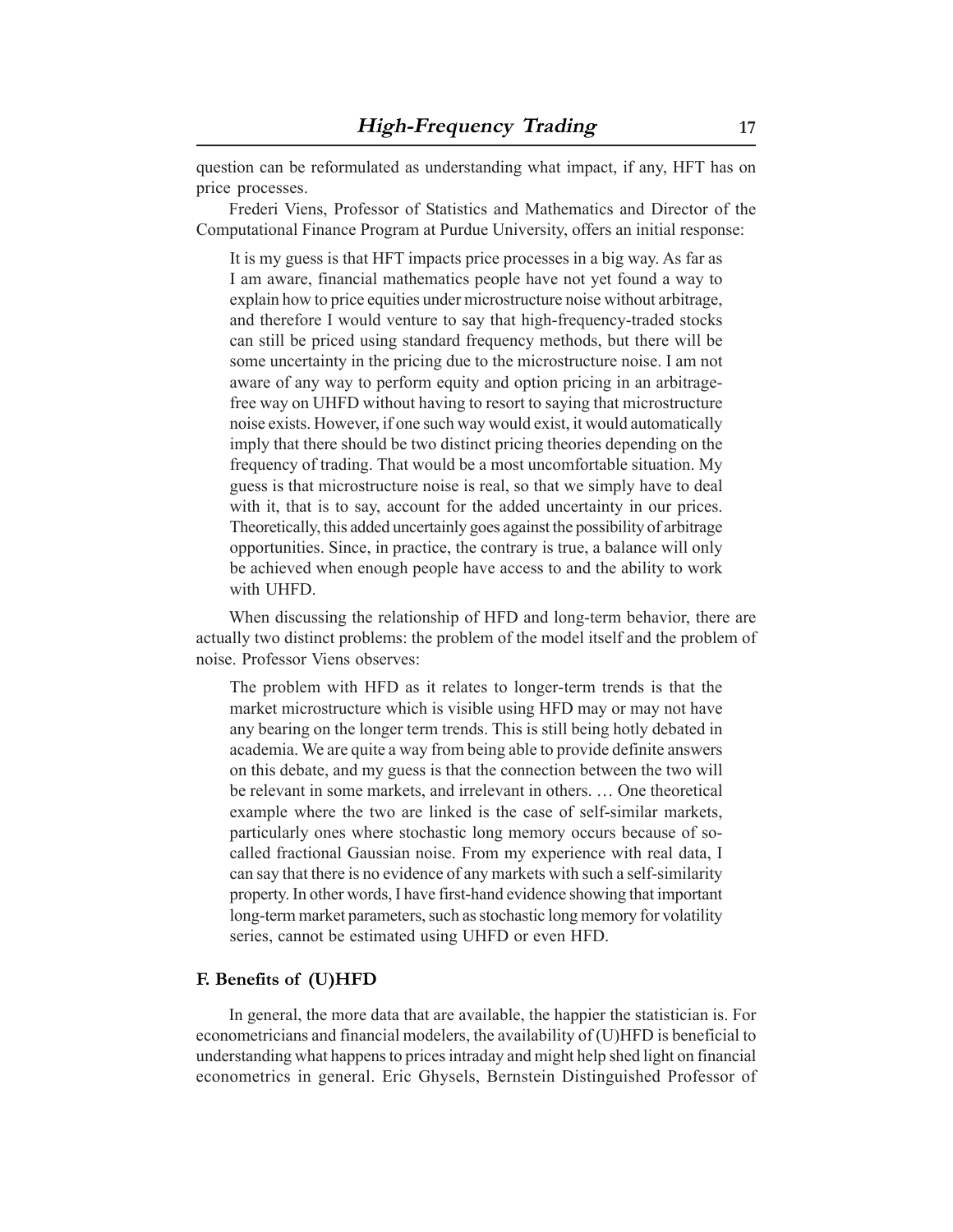Economics at the University of North Carolina's Kenan-Flagler Business School, says:

HFD allow us to improve estimation of certain parameters or models used in various financial applications ranging from derivative pricing to asset allocation. HFD also allow us to improve upon existing marketbased measures or to construct new ones. Prominent examples include volatility and correlation. HFD and UHFD also allow us to study certain phenomena related to the actual trading process — topics that could not be studied without such data. Examples here are abundant and relate to the so-called market microstructure literature.

(U)HFD are also a challenge for the econometrician or modeler. Nikolaus Hautsch, who holds the Chair of Econometrics at the Center for Applied Statistics and Economics at Humboldt University in Berlin, comments:

HFD are affected by a lot of noise, lots of data with no information content. What matters is the ratio between the signal to noise. The signal-to-noise ratio must be greater than 1. If not, we have more noise than signal, and no gain. In the very beginning, the role of noise was overlooked. Over the past four, five years, we have gained a better understanding of this.

We will now take a closer look at what academics to whom we spoke identified as specific benefits related to the availability and use of (U)HFD.

#### *1. Better Understanding of Market Microstructure and the its Impact on Modeling*

Academics we interviewed agreed that (U)HFD are useful in gaining an understanding of phenomena that occur intraday and the microstructure that causes them. Chester Spatt, the Pamela R. and Kenneth B. Dunn Professor of Finance and Director of the Center for Financial Markets at Carnegie Mellon University's David A. Tepper School of Business, comments:

There is information in small bids, small grains that might be significant as they reflect opinions. But not all that shows up in trading is information; it might be a question of micro market structure friction. (U)HFD is very interesting as it allows us to understand the trading process, to drill down. Using only daily data, one cannot understand the fundamentals of the trading process, the motors of decision processes of traders in different contexts. For example, to what extent does an intermediary's inventory influence his decisions?

The expectation is that the availability of (U)HFD will allow better design of exchanges. Valeri Voev, assistant professor of finance at the University of Aarhus (Denmark), says, "HFD is beneficial in studying the design of markets, to decide on market microstructure issues such as an order-driven or a quote-driven market, the role of specialists, etc., in an effort to design better markets."

The analysis of HFD and the study of market microstructure go together, in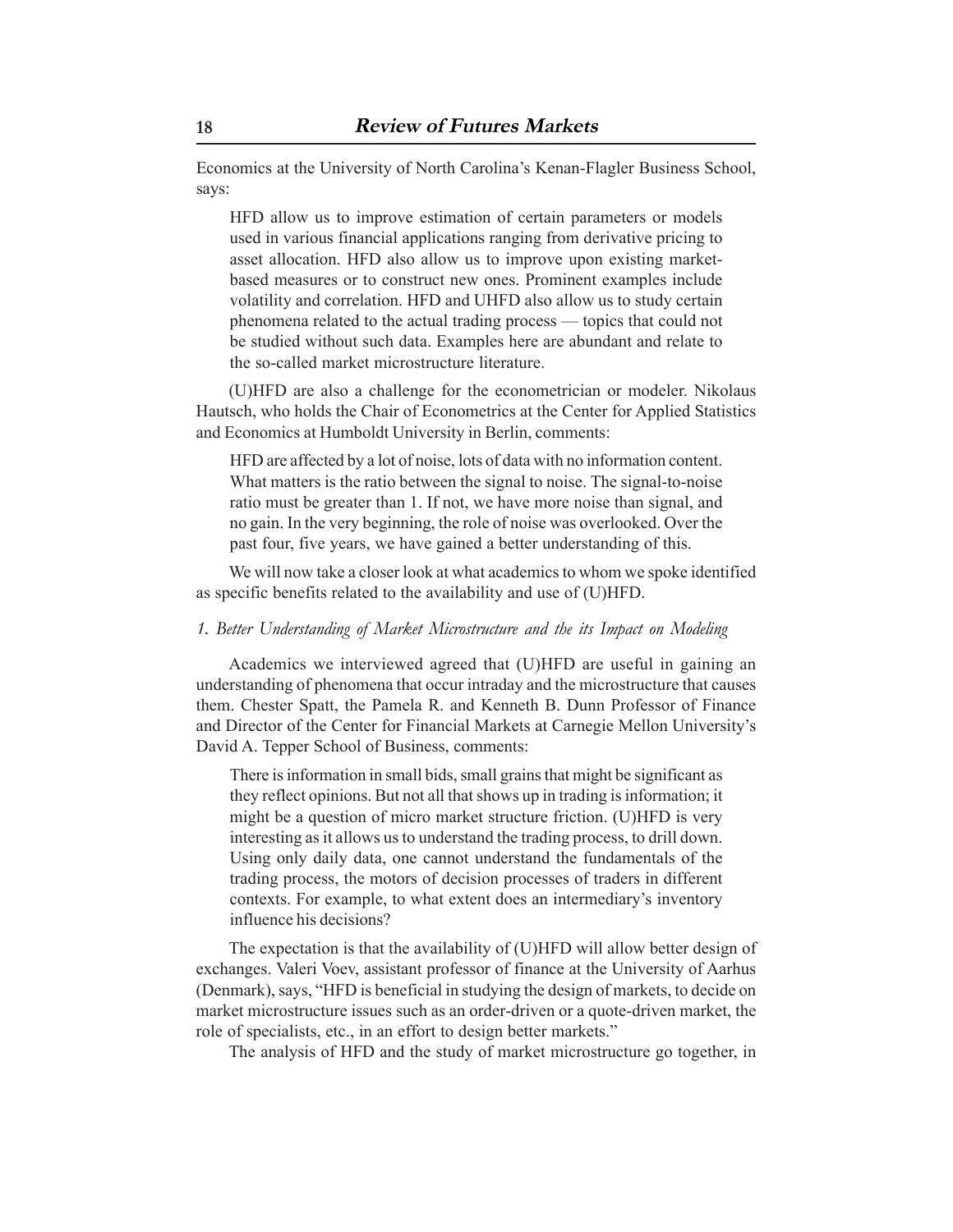the sense that, while HFD reveal microstructure, it is also true that understanding microstructure offers a better understanding of HFD. As remarked by Professor Ghysels:

The modeling of HFD is dependent on the exchange from which they are generated. Are there implications for price discovery and risk management? This is a topic that has been widely studied in the market microstructure literature, notably how price discovery takes place under various trading mechanisms. Part of this literature relies on the different time series characteristics of prices under alternative trading rules.

Professor Hautsch concurs, adding:

We definitely need to take into consideration the structure of the market place where the data is generated, for example, a market-maker or electronic exchange. The dynamics are different, the levels of noise are quite different, the tick sizes are quite different. Some markets, for example electronics markets, create a lot of noise. If one does not take these factors into consideration, one gets spurious results, strange outcomes.

Professor Florescu says, "(U)HFD offer an unparalleled opportunity to study the trading process and implement learning with artificial intelligence as machines are pitched one against the other and against humans."

# *2. Improved Measurement of Phenomena at Lower Frequencies, Including Volatility, Covariance, and Risk*

Academics whom we interviewed agreed that (U)HFD can also enhance an understanding of lower frequency phenomena, because (U)HFD allow one to model observed quantities and not only hidden quantities. Volatility is a case in point. Though we need to forecast volatility, our forecasts are based on models of observed volatility. Luc Bauwens, professor of finance at the Catholic University in Louvain (Belgium), enumerates:

First, many useful theoretical pricing models are formulated in continuous time. With UHFD especially, these models can be estimated much better than with less highly frequent data. Second, UHFD data allow to measure volatilities of returns — say daily volatilities — much more precisely than without these data — say when only daily data are available — through "realized volatilities." Third, risk and liquidity can be measured in real time with UHFD.

Professor Bauwens adds:

In all these areas, much progress is still to be made. From an econometric point of view, UHFD are interesting because they pose a number of issues that have not been much studied earlier by statisticians in the field of finance. There are many open questions in the analysis of time-dependent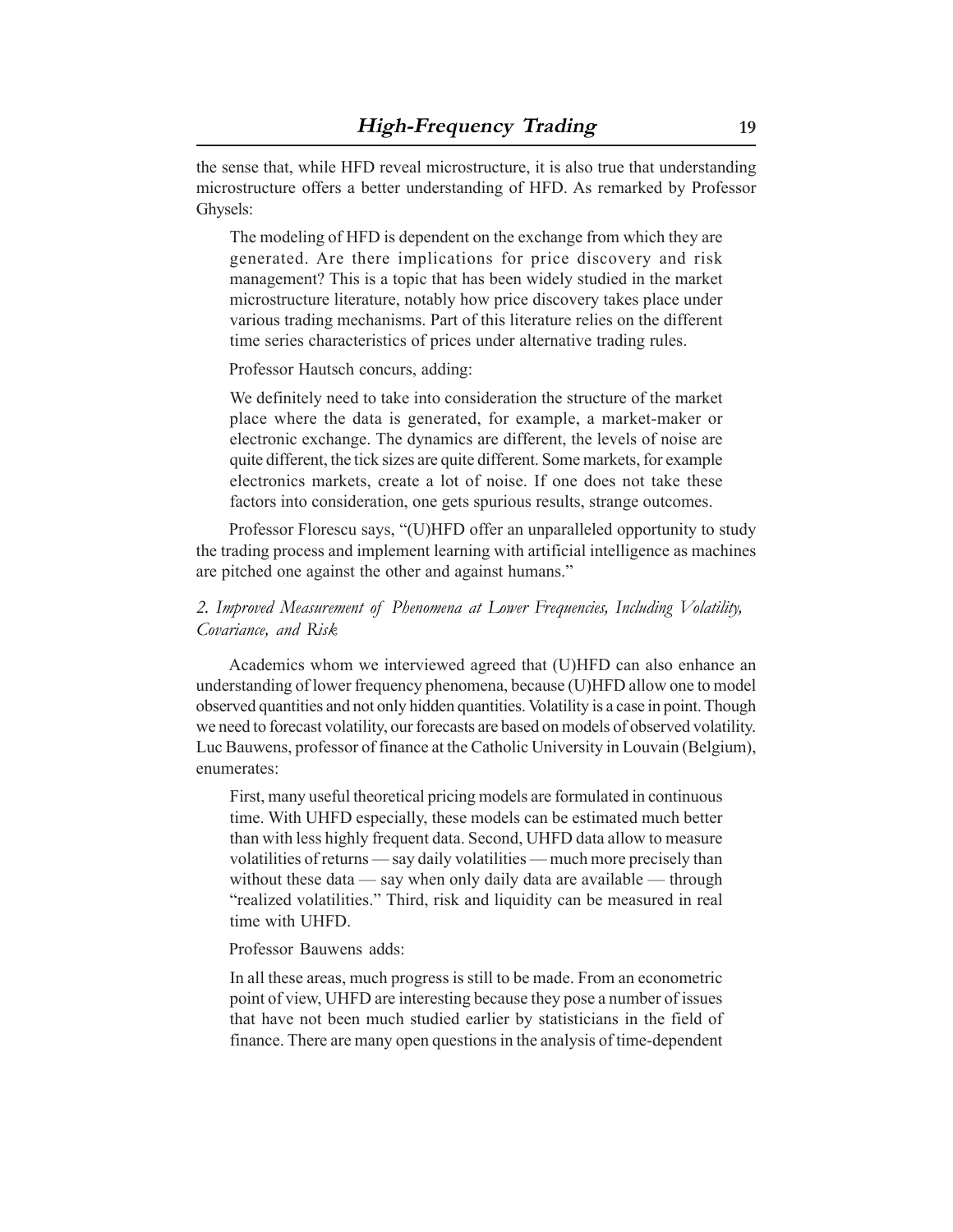data that are irregularly spaced and when the time dependences are complex, for instance, beyond the conditional mean.

According to Professor Voev:

We can benefit from HFD as many traditional markets use daily returns. Daily squared returns are very noisy. For example, if observations at the beginning and end of the day are the same, then daily returns information shows zero fluctuations versus if there were fluctuations during the day. We can get big performance gains if we use more frequent intraday data because we obtain more statistical precision. We need to know the true volatility ex post. With HFD can get very precise ex post measure of volatility. HFD are a good starting point to measure and understand volatility.

However, just how to use HFD might not be so obvious. In fact, HFD permit the precise measurement of past data but rely on forecasting to extrapolate these measurements. Professor Voev comments, "Evidence is pretty clear that the HFD offer better measurement but it is still not clear that we can optimize the use of this information. When talking about multivariate data volatility, we need to come up with models that allow forecasting matrices."

However, estimating covariances between data at different frequencies is a significant obstacle. According to Professor Hautsch:

Over the last 10 years, in the literature, the use of HFD has led to more and more efficient estimates of the daily co-variance. However, there are potential problems when we estimate quantities relative to data with different frequency. Assets with high/low liquidity are a big problem if one tries to correlate assets that trade thousands of times a day and assets that trade three times a day. This creates biases. It is a statistical problem that needs to be resolved.

#### *3. Improved Estimation of the Returns Distribution*

Having thousands of observations of returns available, one can perform a precise estimate of the return distribution. Of course, there is a caveat: If daily returns are required, we need to project high frequency returns onto daily returns. Doing so requires models of the time evolution of returns and precise measurements of autocorrelations. Still, Professor Voev observes, "We obtain a much better design of the whole returns distribution based on thousands of trades per day."

#### *4. Better Understanding of Liquidity*

The study of liquidity is a notoriously difficult problem. Its very definition presents difficulties. The availability of HFD, and more recently the diffusion of HFT, allows one to shed more light on phenomena related to liquidity. Professor Hautsch observes: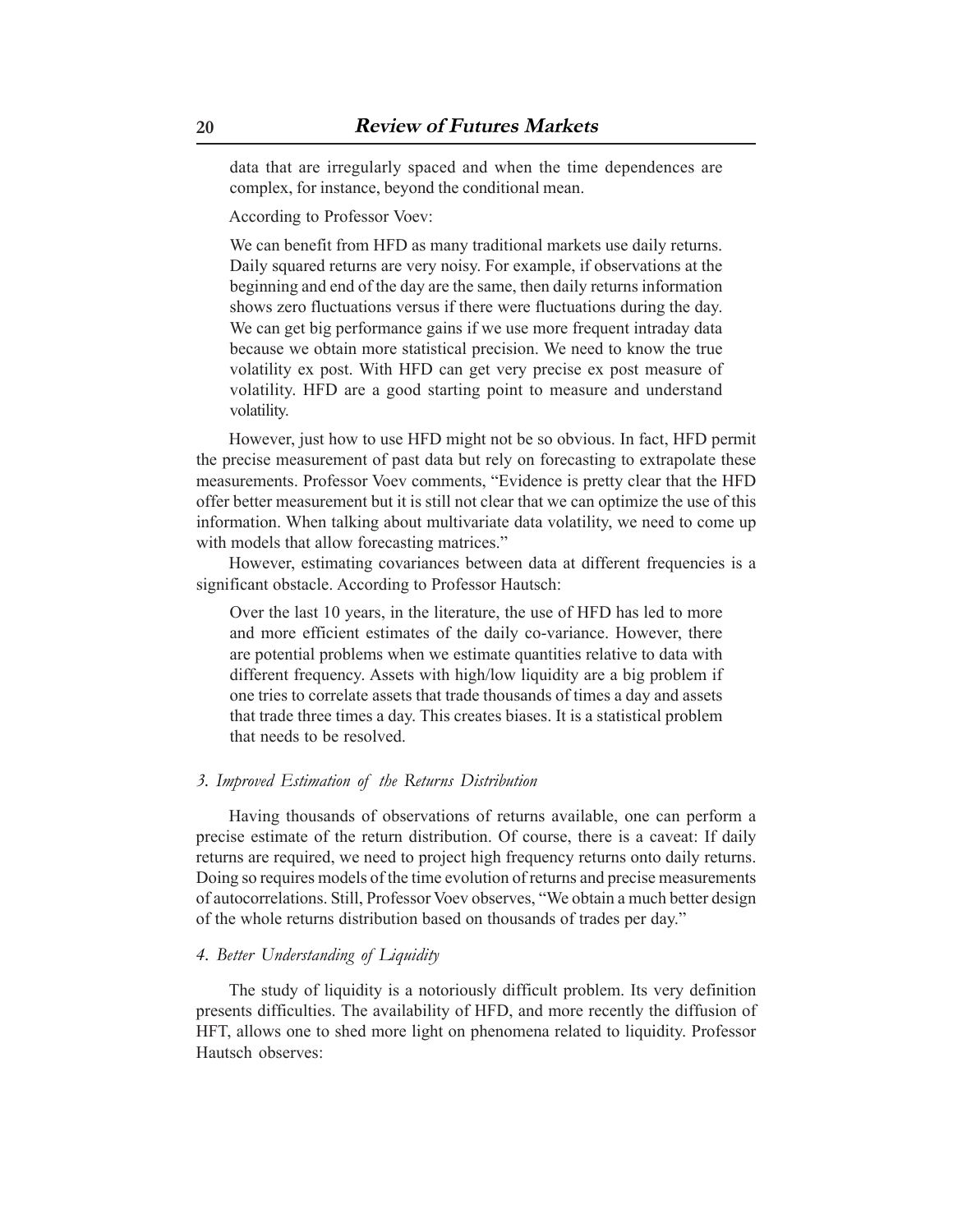The relationship between liquidity and volatility is very difficult. We cannot understand it well from data 10 years or more back because liquidity then played a completely different role from that it plays today. All work on market microstructure [when markets were populated by market-makers] is no longer relevant. We have a paradigm change, a fundamental change in markets.

#### *5. Discovering New Facts*

Professor Hautsch points to the role (U)HFD plays in discovering new facts and theories:

HFD are interesting in that they need new econometric models to take into account specific properties of data. Properties have changed quite recently given the enormous liquidity in the markets. This raises new statistical problems. The challenge is to manage higher dimensions of data: many characteristics, different markets, limit-order book data. HFD allow one to build better large-scale models, make better estimations of correlations, better estimations of (high-dimensional) co-variance.

#### *6. Improved Market Efficiency*

Academics also agree that HFD (as well as HFT) has improved market efficiency. Professor Viens comments:

From my standpoint as a mathematician and statistician working in quantitative finance with tools from stochastic analysis, I can only say that the more HFD, and especially UHFD, become available to a wider audience — including the ability to analyze such data thanks to increasing computational speed — the more efficient the market should become.

# **III. HIGH-FREQUENCY TRADING**

HFT has become the subject of intense debate; it is feared that the use of computerized programs and high-speed computers and communications networks that characterize HFT might create new risks and allow HFTers to realize profits at the expense of bona fide but less sophisticated investors.

Not everyone agrees. Bernard Donefer, Distinguished Lecturer in Information Technology in Financial Markets at Baruch College and Associate Director at Subotnick Financial Services Center, comments, "HFT itself is nothing more than what has already been done, just off the exchange floor and faster." Intuitively, one can question if HFT is necessary for allocating capital efficiently to manufacturing or service firms whose investment process has long time horizons, often in the range of years. On the other hand, the econometrician's view that financial price processes are continuous-time processes can only welcome a development that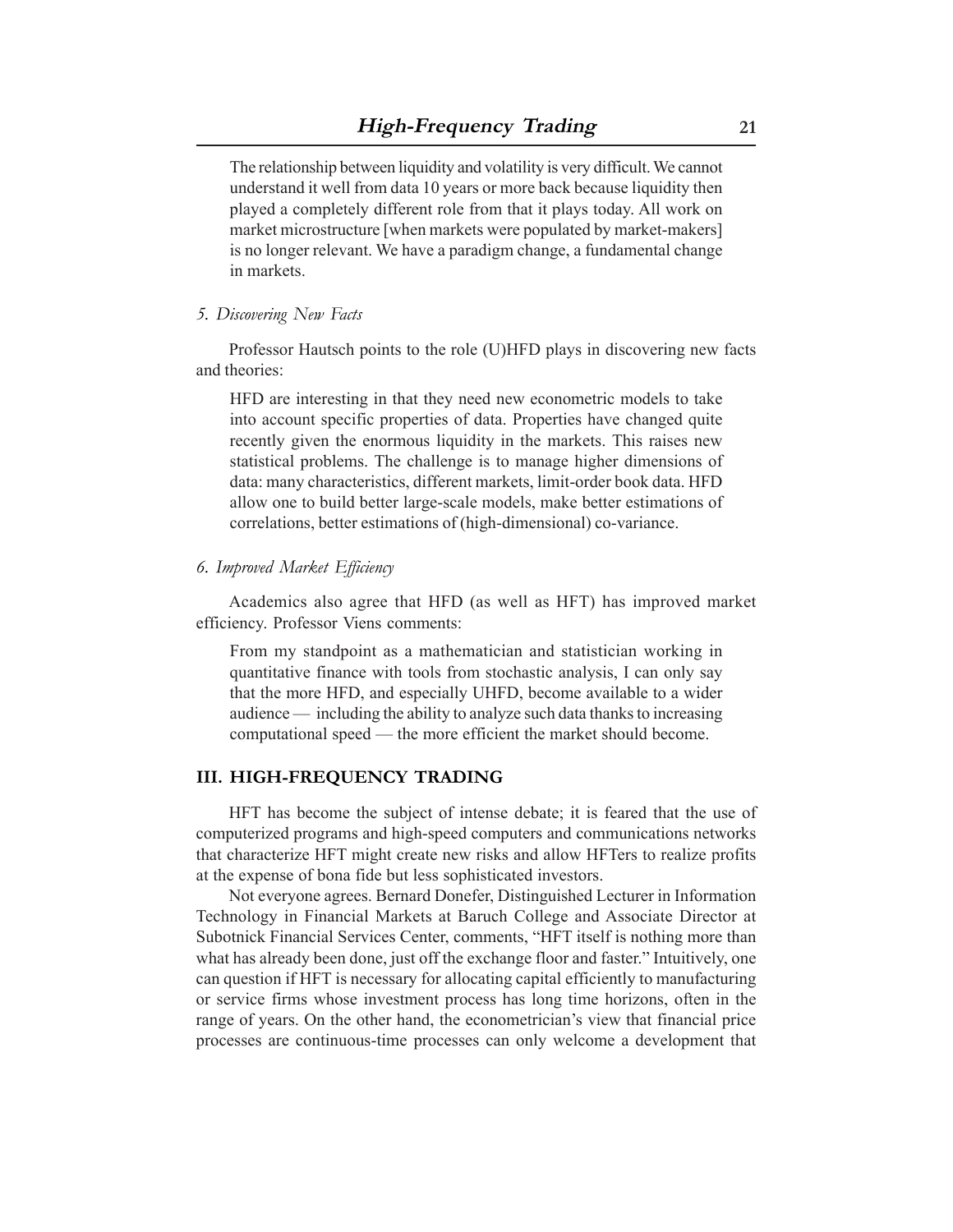brings the reality of trading closer to the ideal of a continuous-time stochastic process.

Clearly there are different views and different interests. While HFTers identify and exploit profit opportunities and academics remark that market quality defined, for example, by the size of spreads, has improved, large institutional investors fear that they are paying a tribute to HFTers for keeping markets efficient.

This has lead to the creation of "dark pools," trading venues open only to specific classes of investors, for example, large institutional investors, where members can trade anonymously and with the expectation that any market inefficiency will ultimately profit themselves rather than being taken by intermediaries. Dark pools, estimated by sources to represent 7 to 8% of all U.S. equity trading, are themselves open to debate because of the lack of transparency.

In this section we will discuss the following issues:

- Is HFT a niche trading strategy or the future of equity markets?
- What phenomena do HFT strategies exploit to earn a profit?
- What is the impact of HFT on the price discovery process, on prices?
- What is the quality of the liquidity provided by HFT?
- What are the benefits of HFT?
- Does HFT introduce new risks?
- Is any new regulation needed to limit these risks?
- Who profits from HFT?

### **A. Niche Trading Strategy or the Future of Equity Markets**

HFT, or the ability to exploit profit opportunities with trading strategies characterized by holding periods of a few minutes and without carrying positions overnight, is a recent phenomenon. However, the market conditions enabling HFT were created little more than a decade ago. As mentioned above, HFT was enabled by a combination of factors including the 2001 decimalization of U.S. equity markets, the advent of the electronic exchange, advances in computer and communications technology, the availability of more data, and new modeling techniques. These factors, combined with the objective of large institutional investors to optimize the trading of large orders, led to algorithmic trading. Algorithmic trading is based on computerized quantitative models and is used by large investors to reduce market impact. This is typically done by spreading large orders over many small transactions, thereby contributing to an increase in the volume of trading, a prerequisite for HFT. Algorithmic trading is not necessarily executed at high frequencies, but HFT is dependent on the development of algorithms. In addition, the ability to access directly the electronic book at the exchanges created new trading opportunities.

A representative from a major options exchange in the United States comments:

The world of HFT would likely not exist in its present form if not for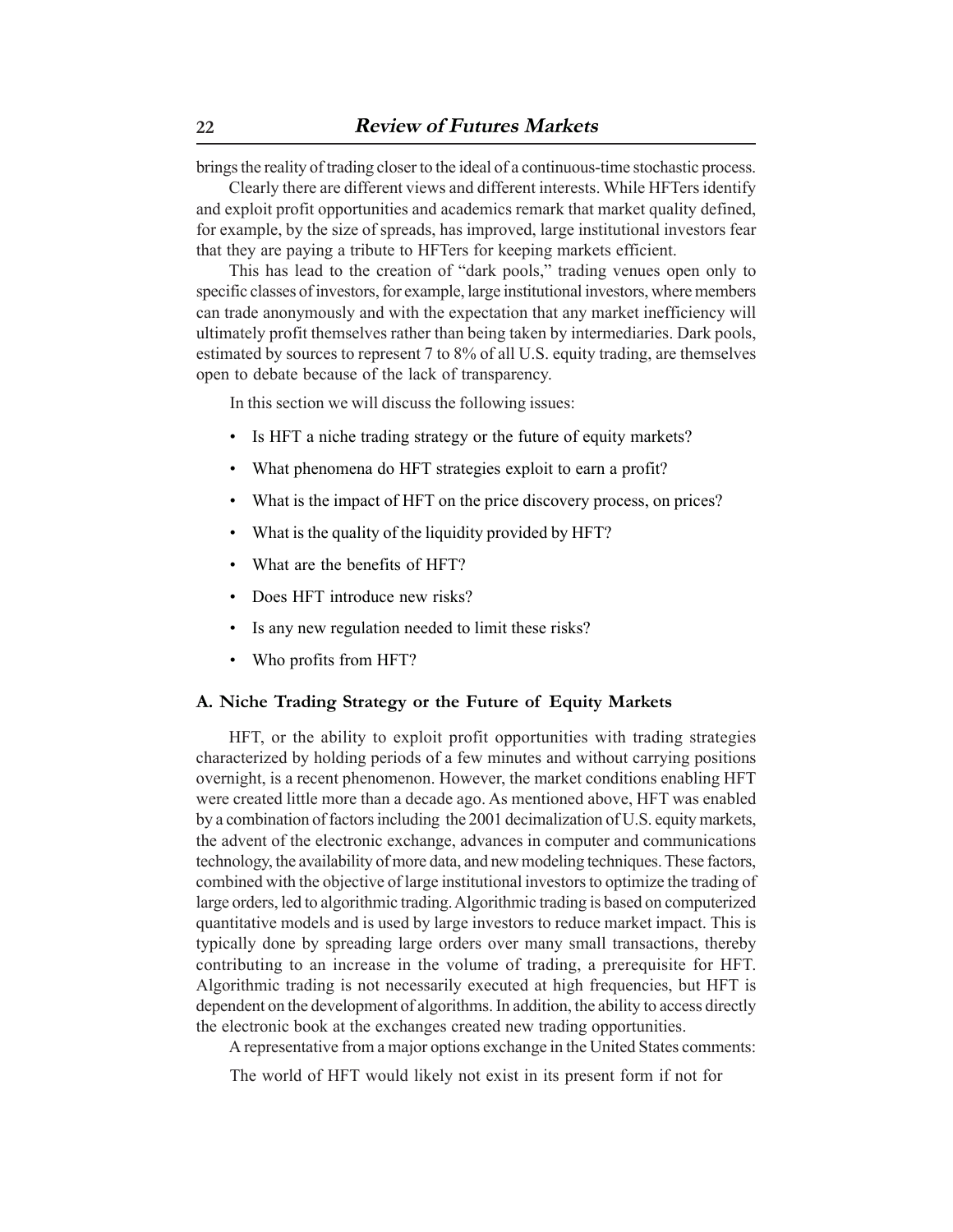decimalization which allowed for finer pricing. When the market traded in 16ths, 8ths, spreads were very high; there was no capability to provide a better market. Since decimalization, the bid-ask spread has been reduced. This led to a reduction of the overall cost of access to stock or option prices. In the options market, this cost reduction has been multiplied thanks to penny stock trading.

Is HFT a niche market? The answer is two-pronged. On one side, HFTers are a small highly specialized type of trader characterized by the use of advanced information technology and modeling techniques and short time horizons. On the other side, HFTers cannot exist in isolation: They need a robust flow of trades as a main source of profit. HFT, as well as other market participants such as hedge funds, came into being to make a profit by exploiting regularities and inefficiencies in a flow of orders that already existed.

Different markets and different geographies have different populations of HFTers. The share of trades executed by HFTers depends on how HFTers are defined. It is widely accepted that in the U.S. equity market, HFT is responsible for 40 to 70% of all trades. In a study based on tick-by-tick data from Nasdaq and adopting a widely used definition of HFT, Brogaard (2010) finds that, in 2009, well above 70% of all trades can be attributed to HFTs. One source at a U.S. options exchange observes:

Seventy percent is routinely accepted for market share of HFT in U.S. equity markets, but it depends on how you qualify participants. For example, market makers are intrinsically HFTers. In the equity options markets, I would put HFT market share at around 30 percent. Most HFTers in the options market tend to be very, very small because arbitrage opportunities are very small.

First developed in U.S. equity markets, HFT has now spread to other markets. The big players are present internationally, sources explained. However, HFTers' share of all trading in equity markets in Western Europe and Canada was estimated to be anywhere from one third to one half their estimated share of the U.S. equity market. A representative from a major North American exchange remarks, "The Canadian market has not been overwhelmed by HFT. I would estimate it to be 20– 25 percent of all equity trading volume in Canada."

We asked participants if, as short-term arbitrage opportunities are exploited and disappear, HFT will also disappear. Professor Hautsch comments:

There will always be a need to have a certain level of HF strategies, HFT to ensure efficiency. As for opportunities for statistical arbitrage, I believe that we will see the introduction of new instruments, new assets, new trading platforms. These will create micro arbitrage opportunities. It might be that in some markets, arbitrage opportunities will go to zero. But people will keep on using HFT, if not for micro arbitrage, to exploit optimal trade execution.

The representative of a large North American exchange comments, "We expect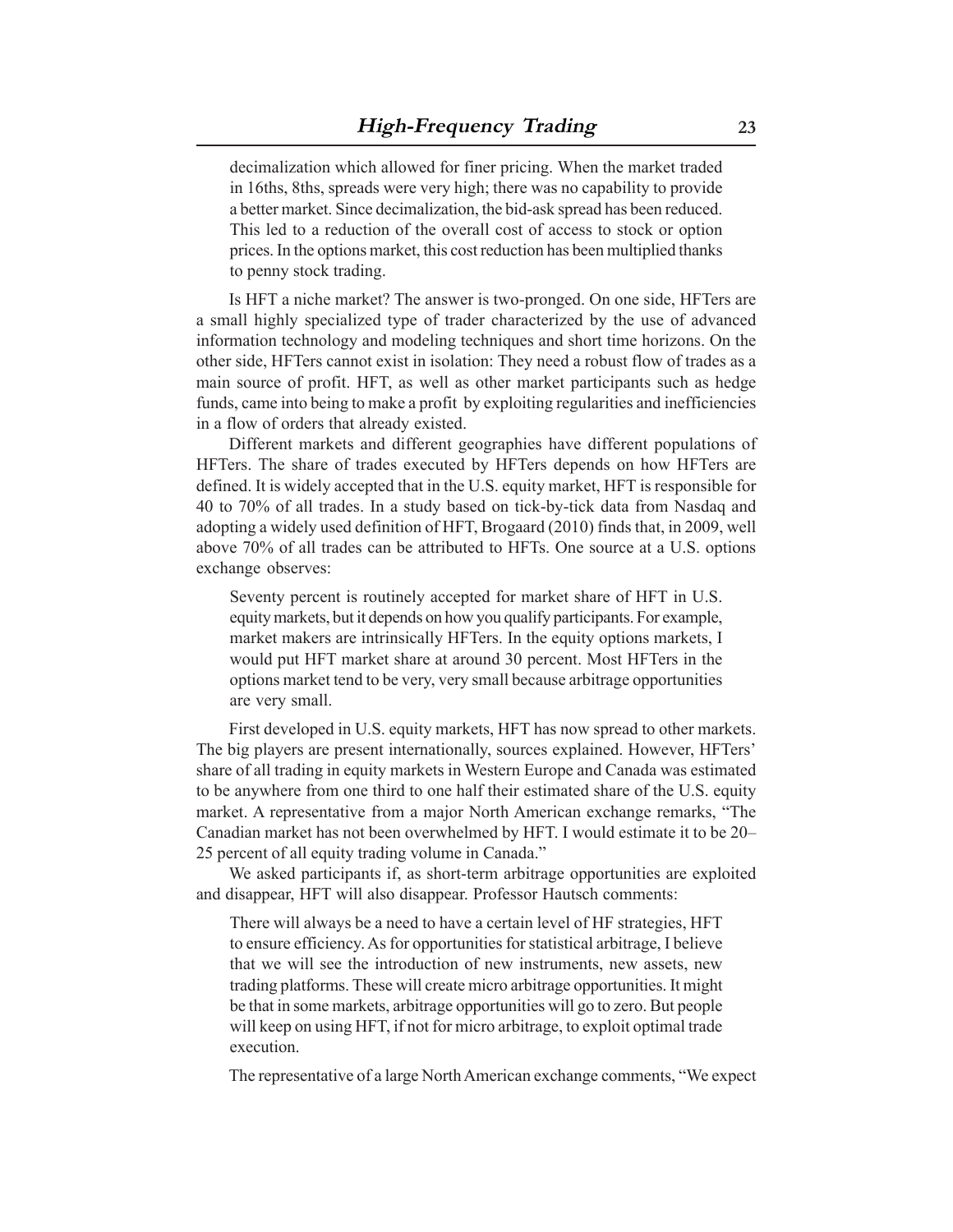to see a blurring of lines between traditional players and HFTers as more traditional players access HF technology." We view this as blurring the lines between traditional assets managers and "quants," where the former have to some extent adopted quantitative methods for at least some parts of their investment management process.

# **B. Phenomena HFT Strategies Exploit to Earn a Profit**

An important question, both from the practical and academic points of view, is what type of strategies HFTers use. As strategies are proprietary, there is very little direct knowledge of strategies employed. We can only make general comments and infer strategies from observing HFD. A first observation is that, given the speed of trading, HFT strategies are based on information that changes rapidly. Therefore, it is unlikely that these strategies are based on fundamental information on stocks or on macroeconomic data.

We can divide trading strategies at high frequency into three major categories. The first is based on trading on news, exploiting a time advantage in placing orders before the market reacts to news. This involves automatic text reading and analysis and modeling techniques that relate news to price movements.

The second type of trading strategy is based on revealing small price discrepancies between different markets or between different assets that should theoretically have the same price. Assuming that prices will realign rapidly, HFTers issue orders with low latency to exploit any arbitrage opportunity. This type of strategy is based on the ability to gather and analyze data, and then issue orders very rapidly before the market realigns. Exploiting arbitrage opportunities clearly entails assessing the cost of the trade that is about to be made. If the cost of a trade exceeds the size of the potential profit from arbitrage, then the trade is not executed. Wing Wah Tham, assistant professor of financial econometrics at the Erasmus School of Economics, observes, "Due to uncertainty in implementing trades, arbitrage strategies are not without risk even in the presence of arbitrage opportunities." Kozham and Tham (2010) use HFD to study the role of execution risk due to crowded trades in financial markets.

The third type of trading strategy is based on making short-term forecasts based on the econometric properties of data. The most likely econometric properties to enter into a HFT strategy are prices, trading volumes, and information related to past trades. A special type of forecast is based on knowledge of the flow of incoming orders. In fact, the knowledge that large orders are coming is a type of information that traders have always exploited to their advantage.

Trading based on the knowledge that large orders are coming is called "front running." If and how this knowledge can be acquired is a subject of debate. In the last 10 years, large long-term investors have invested in techniques to optimize the execution of large orders. As discussed above, one such technique, algorithmic trading, allows one to split large orders into a flow of small orders, thereby matching a flow of opposite orders and reducing market impact.

Secrecy is crucial to the success of algorithmic trading. If it is known in advance that a large order flow is coming, the benefits of algorithmic trading are reduced.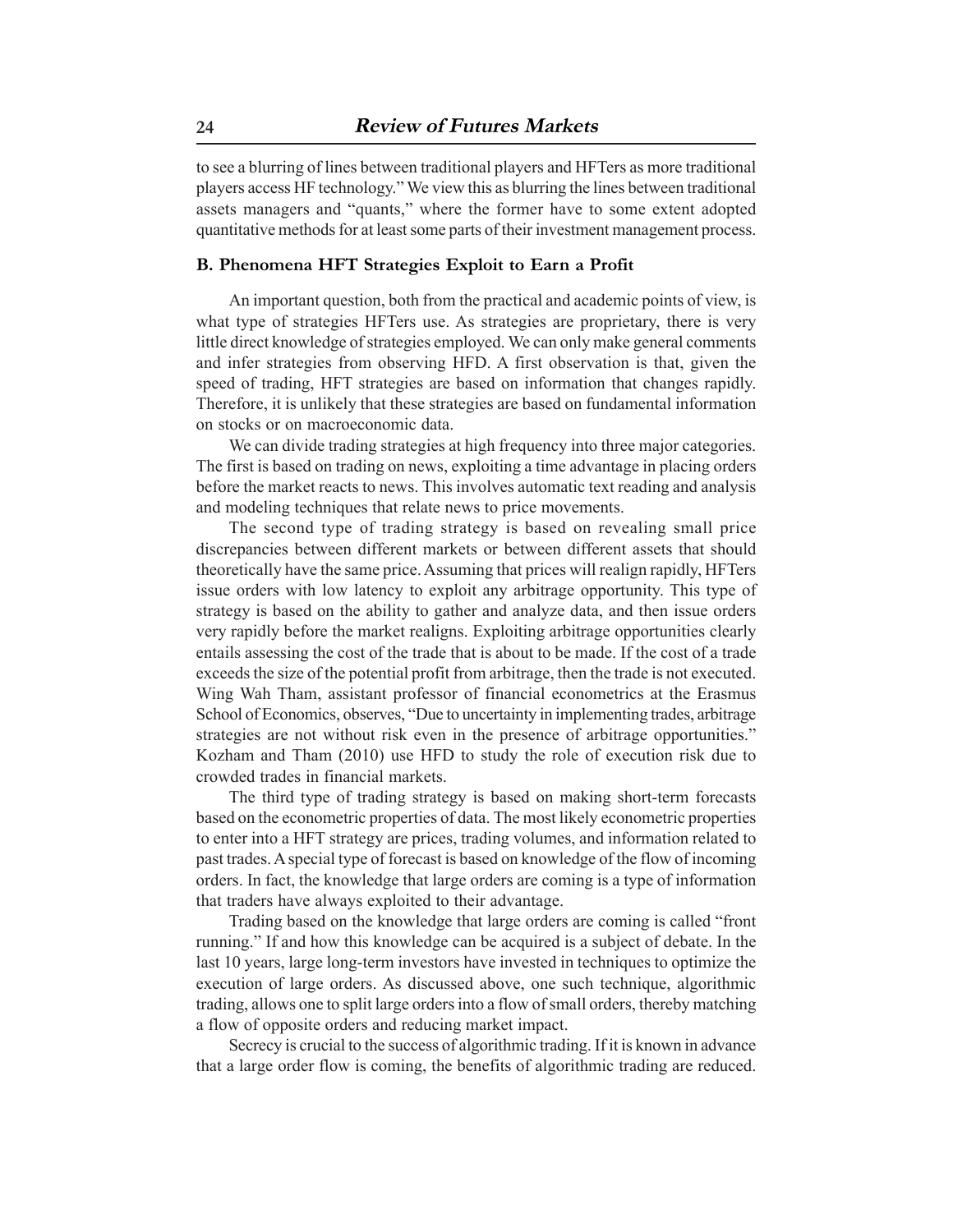Large investors therefore dislike methods and techniques that reveal their order flow in advance. Barring any illegal disclosure of information, HFTers rely on issuing immediate-or-cancel orders to search for and access all types of undisplayed liquidity, including liquidity in dark pools. They do so in the space of milliseconds. This technique is called "pinging." Whether or not pinging should be banned (or somehow restricted) is now being debated.

In practice, strategies are implemented via trading rules that automatically issue orders when particular patterns of information are detected. While HFTers are often put into various categories, sources we interviewed remarked that the strategies used by HFTers have evolved over the years. A representative from a major North American exchange observes: "We see different strategies coming up. In the early stages, HFTers were mostly rebate takers, predatory. Now there is a more diverse range of strategies. Early adopters worked out inefficiencies in market; now there is the need for more effective strategies."

The perception from academia is similar. Professor Hautsch remarks, "It is hard to observe different strategies from raw data, but from conversations with HFTers, it is clear that over the past three, four years, strategies have changed dramatically."

Brogaard (2010) undertook a systematic exploration of HFT strategies based on tick data from the Nasdaq for 120 stocks for the period 2008–2009. He finds that most HFT strategies are based on short-term reversals. This opinion was shared by sources from academia and the exchanges that we interviewed. A source at a North American exchange observes, "HFTers do not use long-term mean-reverting models; they are looking for arbitrage on intra-day mean reversion. They are different from the market makers who take positions."

While little is known about the trading strategies adopted by HFTers, we do have information on a number of "stylized facts" about returns at very short time horizons, in particular, on the probability distribution of orders and the autocorrelation of orders at very short time horizons (see, for example, Dacorogna et al. 2001). However, HFTers work on strategies typically tested over periods of at most two years. While the broad lines of trading strategies are known, the details are proprietary. It is likely that hundreds of technical HFT rules are used and continuously adapted.

#### **C. Impact of HFT on the Price Discovery Process and on Prices**

The question of the impact of HFD on the price discovery process and on prices is a multifaceted question that is not easy to define theoretically. This is because it requires a comparison of the actual outcome with some hypothetical outcome in the absence of HFT. Nevertheless, there is a consensus that HFT impounds information faster and impacts some market parameters. Earlier studies analyzed the impact of decimalization on market quality (see, for example, Chakravarty et al. 2001 and Bessembinder 2003).

Terry Hendershott, at the Haas Finance Group at the University of California-Berkeley, observes, "If you consider the actual price as having fundamental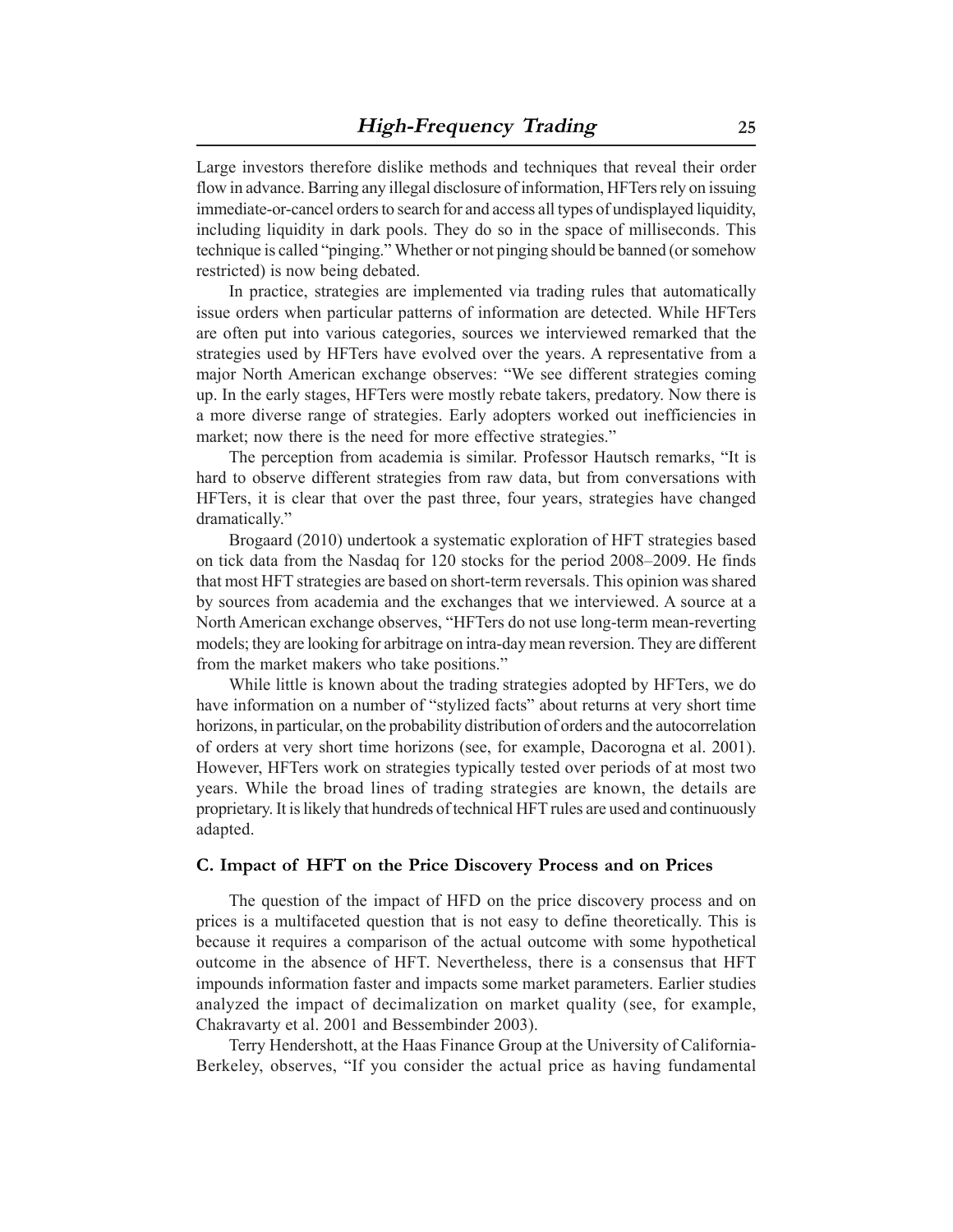information plus noise, HFD has no long-term fundamental information, but HFT can help get short-term information into prices faster."

Brogaard (2010) analyzes the impact of HFT on market parameters such as volatility and the bid-ask spread. He employs the now widely used methodology for analyzing market quality introduced in Hasbrouck (1993). In the sample that he analyzed (HFD from Nasdaq on 120 stocks for the period 2008–2009), he concludes that volatility did not increase and the bid-ask spread was reduced. On these points, there seems to be agreement. HFTers have not produced an increase in volatility, as many had feared, and have generally had a beneficial effect on parameters that define market quality such as the bid-ask spread.

One problem in analyzing the impact of HFT on the bid-ask spread is to separate the impact of HFT and that of decimalization and other changes introduced in the U.S. equity markets over the last decade and a half. An industry source, who confirms having seen a reduction in the bid-ask spread due to the activity of HFTers, remarks:

If you look at the Canadian equity market, it's easier to separate the impact of HFT from that of decimalization. Decimalization was introduced in Canada in 1996 while HFT in Canada is relatively new, having started only as of late 2008–2009. It is possible to see a tightening of the spreads that occurred at the different time periods.

If we measure price efficiency in terms of parameters such as bid-ask spread, HFT has increased market efficiency. However, as HFTers trade against each other using algorithms that are in general based on technical rules that have nothing to do with fundamentals, we can ask if HFT might cause prices to depart from fundamentals. James MacIntosh, investment editor of the *Financial Times*, remarks that fundamental information is no longer reflected in stock pricing (see MackIntosh 2010). He suggests that pricing is now driven by market sentiment and possibly by the increase in trading on trends and patterns.

One market fact that can possibly be ascribed to HFT is the observed increase in correlation. Professor Voev comments:

There is recent evidence that HFT is leading to more correlation, a fact that has serious implications for diversification. This is making it more difficult to diversify with index tracking or exchange-traded funds. There are now thousands of algos trading indexes, moving prices. Is price momentum dominated by traders trading indexes?

Professor Bauwens comments that while HFT has improved market efficiency overall, there is the possibility that it can cause artificial price trends:

 Finance theory holds that prices reflect past information but is not precise on how this works. My conjecture is that HFT has in most cases increased the speed at at which prices adjust to reflect new information; thus, it has led to increased efficiency. However, it has also been noted that correlation between intraday returns of stocks has increased without apparently much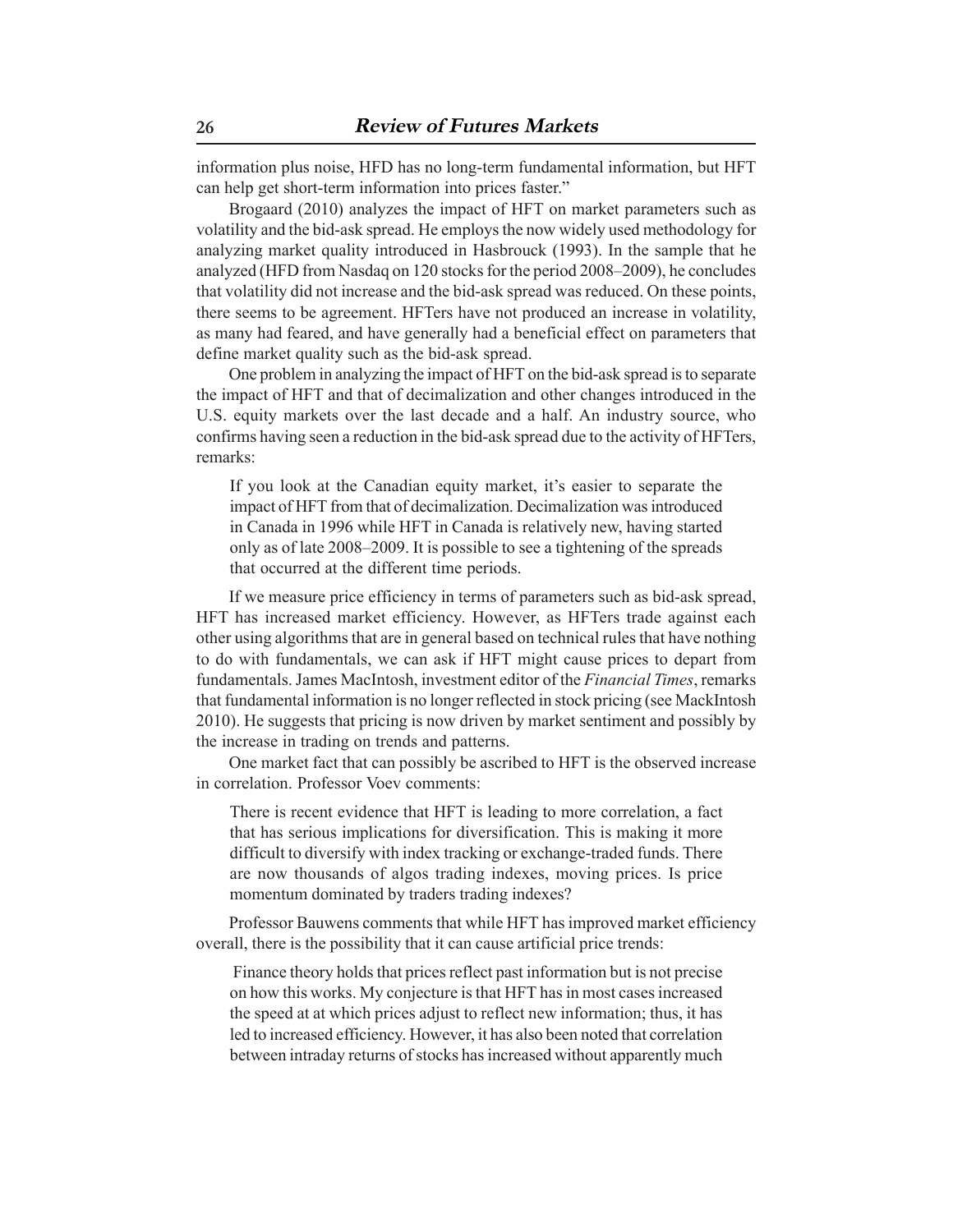reason, and this may be caused by HFT driven by econometric models disconnected from fundamentals.

The action of HFTers has probably reduced volatility. Nevertheless, some sources mentioned that while volatility is down in normal times, HFT might lead to volatility spikes. Professor Voev remarks:

We now have faster channels of market fear, uncertainty. Is HFT causing this or is it just a question of faster channels, with HFT facilitating fast channeling of emotions, fear? In normal times, HFT brings smoother adjustment to new levels versus discrete moves which are more volatile. But in more extreme circumstances, it can lead to spikes in volatility.

Commenting on the impact of HFT activity on volatility, an industry source says, "It (is) hard for us as an exchange to evaluate the impact of HFT on markets. HFT has probably had a dampening effect on volatility as the bid-ask spread is constantly narrowing except when all the HTFers turn off their computers. HFTers don't try to make their models fit beyond mean returns."

#### **D. More (or Better) Liquidity with HFT?**

It is widely held that HFT provides liquidity to equity markets. However, HFT per se provides liquidity only for a very short time. By the nature of their business, HFTers buy and sell at high frequency. If they do not find a counterparty for a trade in a matter of seconds, orders are cancelled. These are the (in)famous flash trades. Among the academics and industry players we interviewed, opinions were divided as to the nature of liquidity provided by HFTers. Some argue that liquidity provided by HFT is exercisable liquidity; those who question the benefit of HFT liquidity point to its fleeting quality.

Among those defending the utility of the short-term liquidity provided by HFT, the representative of a major North American exchange asks, "Is the liquidity provided by HFT real or phantom? It is tough to answer this given the different strategies employed by HFTers, but it is exercisable liquidity, available for someone to hit, even if it is only there for a short period. Certainly it is real if you have the technology to grab it."

Another industry source took the opposite position, arguing:

HFT does add liquidity on a very shallow basis on narrow prices for small amounts and for pure retail customers. It is like a discount store that sells handbags at a low price but has only one handbag around to sell. HFT is less a provider of liquidity for larger volumes. Liquidity provided by HFTers is not deep enough, it is fleeting.

Professor Spatt suggests that the nature of today's liquidity is a reflection of changes in trading behavior. He comments:

The question of traders showing their hands versus HFTers coming out for brief periods of time is the question of how to engage to obtain liquidity.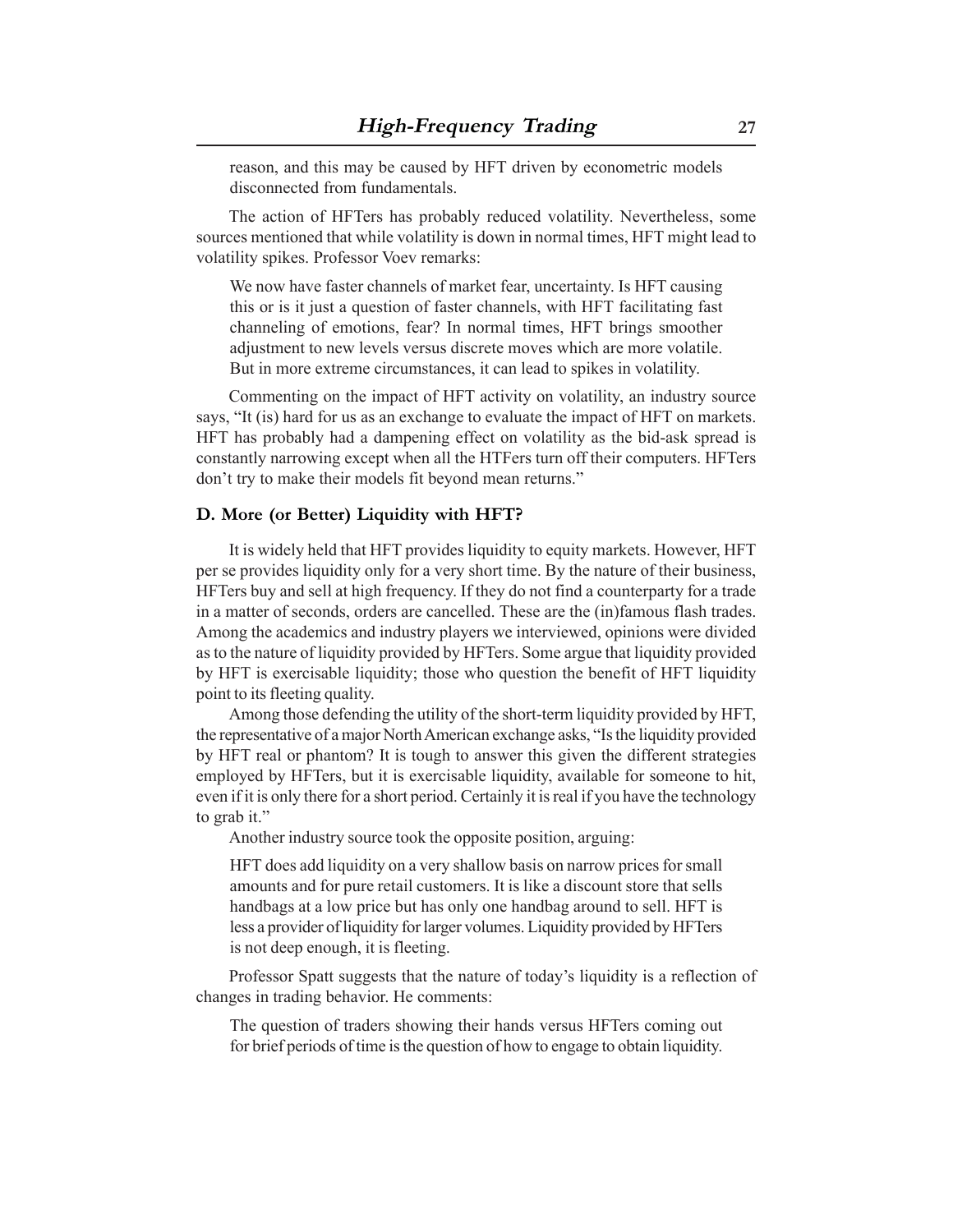The types of tactics used by HFTers leads to cancellation rates that keep exploding. Most orders are now cancelled almost instantaneously. It is not a question of being manipulative; HFTers are just trying to understand the liquidity out there and scale up and trade against it. HFTers (are) also looking for a lack of liquidity. Liquidity provided by HFTers is not an illusion, but it is different from the usual liquidity. The old notion was that traders want everyone else to show their hands without showing their own hand but it does not work that way. You cannot mandate liquidity. You must make it attractive for people to show their hands without the fear of being picked off. If a trader shows impatience, he or she will not get a good price.

#### **E. Do Markets Benefit from HFT?**

We discussed above several widely ascribed, but not universally acclaimed, benefits of HFT to equity markets (i.e., a lowering of the bid-ask spreads, reduced volatility, and increased albeit short-term liquidity). However, not everyone agrees. Professor Jagannathan suggests that the benefits of HFT have perhaps not been sufficiently or correctly studied:

The relative benefit if all trading once at the end of day as opposed to HFT has not been established. When people say markets are better off because of HFT, no one has correctly measured this against benefit of trading at a lower frequency. Think about it. Suppose I know that something is happening and trade. My trade will affect the price at a point in time. Does it really matter if I know the price at exactly the minute rather than at the end of the day? At the fundamental level, HFT will not make us much better off.

Angel et al. (2010) perform a detailed analysis of changes in equity trading over the last 10 years. They conclude that the market quality has improved. But James Angel, co-author of the study and associate professor of finance at Georgetown University's McDonough School of Business, questions if pushing trading ever faster produces a real benefit:

Market-makers buy on a dip and sell on a rebound. They have made it easier for the long-term investor to trade at lower costs. Cost reductions were realized as computers replaced humans as market-makers. No one would say that pure market-makers have hurt the investor. But how much benefit is there if pricing is made more accurate in seconds as opposed to in minutes? It is debatable.

Professor Spatt comments that the current environment has promoted more competition in the equity markets and that the competition has been beneficial. But he suggests that there is not enough competition in other markets. In particular, he observes that there is inadequate attention on the bond market microstructure.

One benefit that the equity exchanges have seen is increased attention being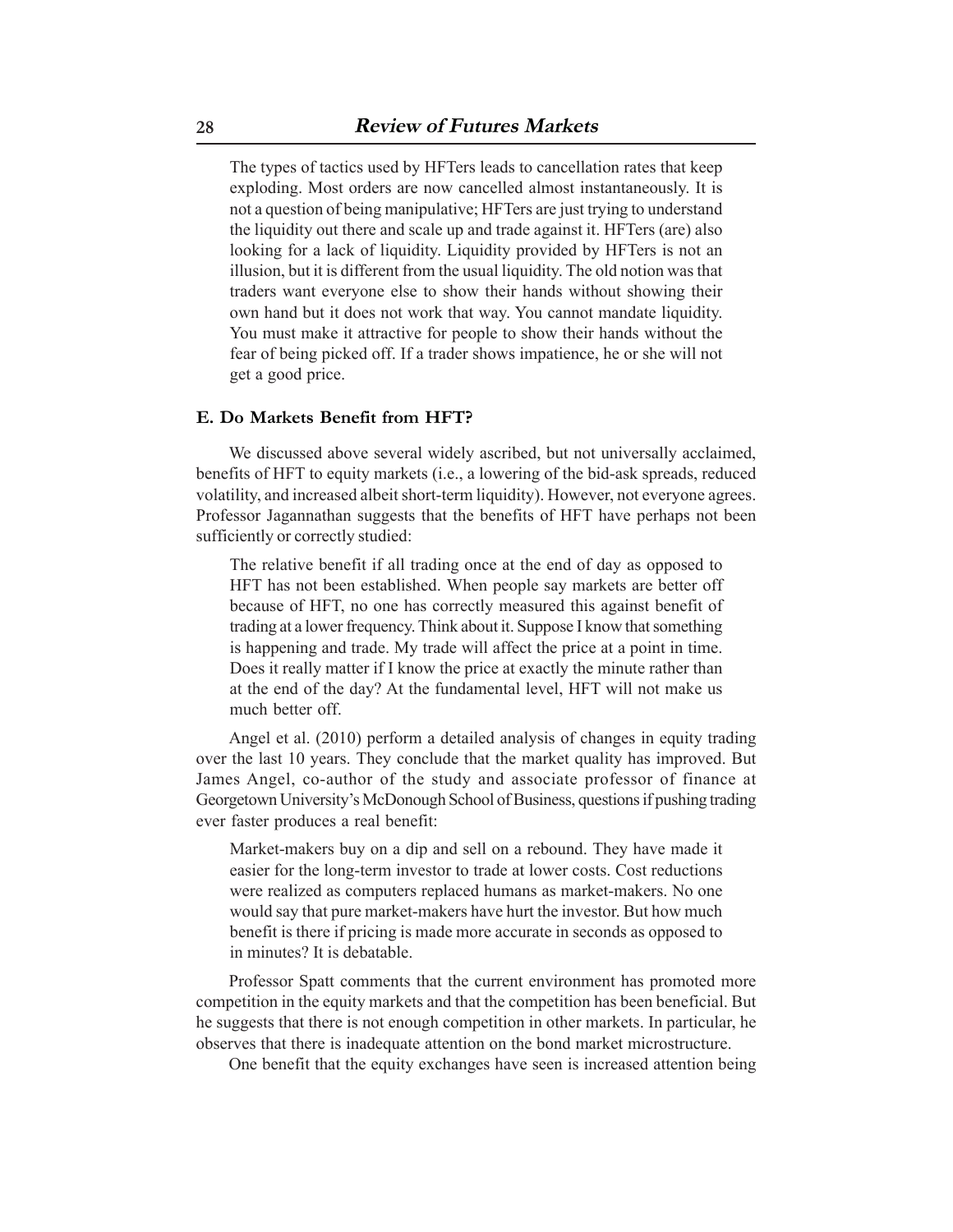paid to listed firms, at least the larger of the listed firms. A representative from a major North American exchange remarks:

The net benefit is that we have a better market with the participation of HFTers. HFTers' entry into the Canadian market led to an influx of new participants in the exchange. As a result there is a diversification of the order flow and of trading strategies. Previously, in Canada, there was a concentration of market participants. A knock-on effect is that, as big names in the U.S. set their sights on Canada, others opened their eyes and began to look at the Canadian market. As liquidity improves, as trading velocity grows, the increased activity on listed shares means that firms that were before screened out by filters that screen out stocks that trade less than 1 million shares a day are now traded. There is a benefit for the firms as this gives them greater access to capital, lowers the cost of capital. What happens on an intraday basis does not have a material impact on the long-term investor if not when the investor wants to get into the market. And when the long-term investor wants to get into the market, he/she finds a buyer/seller. Speculators facilitate the trade; they are a necessary element of the market place.

It might be, however, that the activity of HFTers is keeping some investors away from the equity markets. Spicer (2010) refers to data released in the beginning of September 2010 that show that flows have exited U.S. mutual fund accounts in every week since the May 6th flash crash. He writes that these outflows are fueling speculation that the crash continues to undermine investor confidence. Fabozzi, Focardi, and Jonas (2010) remark that following the 2007–2009 market turmoil, regaining investor confidence is the biggest challenge for all in the financial services industry. Retail investors have seen strong market movements without any fundamental reason for the ups and downs. According to sources for that study, such movements are reinforcing people's perception that markets are casinos and an inappropriate placement for one's savings.

Nevertheless, Professor Jagannathan believes that, if market participants are uneasy about trading in venues where HFTers are active, they can trade elsewhere: "HFTers can trade among themselves and this might keep investors away. People could invent other markets, for example, you could have one auction a week much as the old Dutch auction system. If the activity of HFTers gets really bad, people will invent other things such as dark pools; it is an easy thing to fix."

#### **F. Does HFT Introduce New Market Risks?**

Generally speaking, there is little understanding of the highly secretive strategies used by HFTers. A representative of a U.S. options exchange comments:

If a HFTer does pure arbitrage and is not predatory, not manipulative, there is no problem. The problem is that we do not know. The SEC is now requesting all exchanges to identify HFTers by some formula, for example,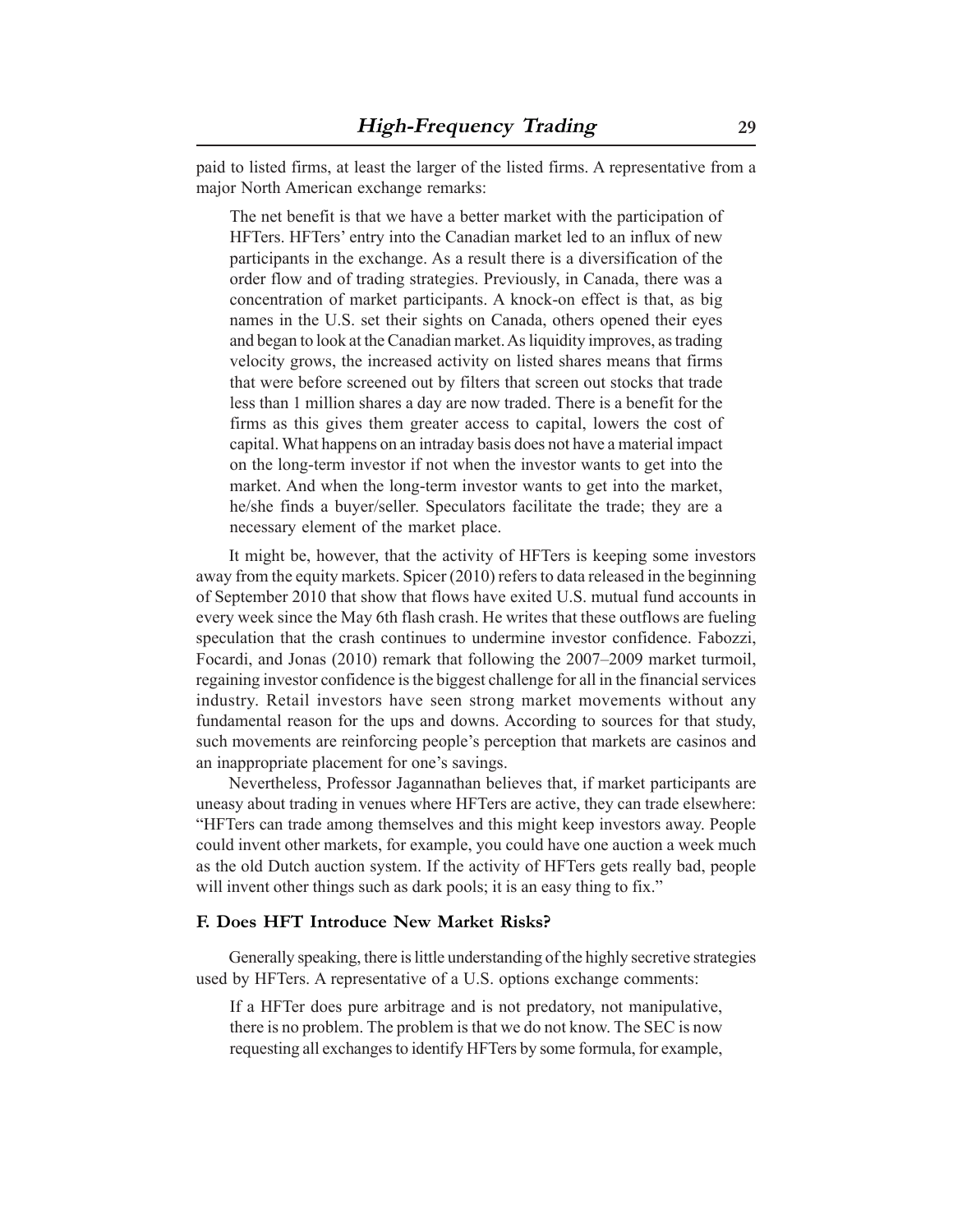more than 399 trades/day and to tag trades for analysis. From the exchange's standpoint, it is not possible to tell what the trader is doing as he/she might be doing something in other markets, exchanges. It is hard to tell an elephant from touching one part of the body.

One problem is that data that have been collected by the regulators have not helped to elucidate trading practices. Professor Donefer notes:

The problem is that regulators have been running at their studies on players, for example, broker-dealers, hedge funds, etc. FINRA [the largest independent securities regulator in the U.S.] has no clue as to the kind of trading being done and the strategies behind it. Regulators should require tagging of orders by algos as opposed to by category of players.

To our knowledge, academic studies have not revealed any evidence of dubious practices by HFTers such as "front running," a strategy based on anticipating the arrival of large orders. The (probabilistic) knowledge of the arrival of large orders is in itself obtained through other practices such as "pinging," which consists of issuing and cancelling orders in the space of a few milliseconds in order to reveal pools of existing liquidity. Nor, to our knowledge, have academic studies produced evidence of market manipulation.

Addressing the question of new risks introduced by HTF, Professor Hendershott remarks:

I am not sure that we have any evidence so far of new risks, but that does not mean it could not happen. Is the fear that algos create prices causing people to not understand what is the correct price in the market, either intentionally or unintentionally? If someone is causing prices to move in a way as to not reflect information, others can trade against them and make money.

On the other hand, sources agreed that new risks related to technology and speed have been introduced. Professor Angel remarks, "The high-speed world might produce some high-speed risks." HFT can ultimately be described as fast machines trading against other fast machines. Professor Angel adds:

I do not think HFT makes it easier to manipulate the market. Games to manipulate the markets have been going on for 400 years. If anything, it is now harder to manipulate the market. But the big problem is markets act so quickly now. Can something go wrong? Yes, consider, for example May 6 (2010). There are various risks, such as run-away algos, computer failures, intentional hacking, programming problems. Yes, the system is vulnerable to breakdown, to attack. So you need to have something in place to respond as quickly as possible when computers crash, for example, circuit breakers, for when machines malfunction.

Persons we interviewed believe that the biggest problem with HFT is the possibility of cascading effects (not the creation of bubbles) or system collapse due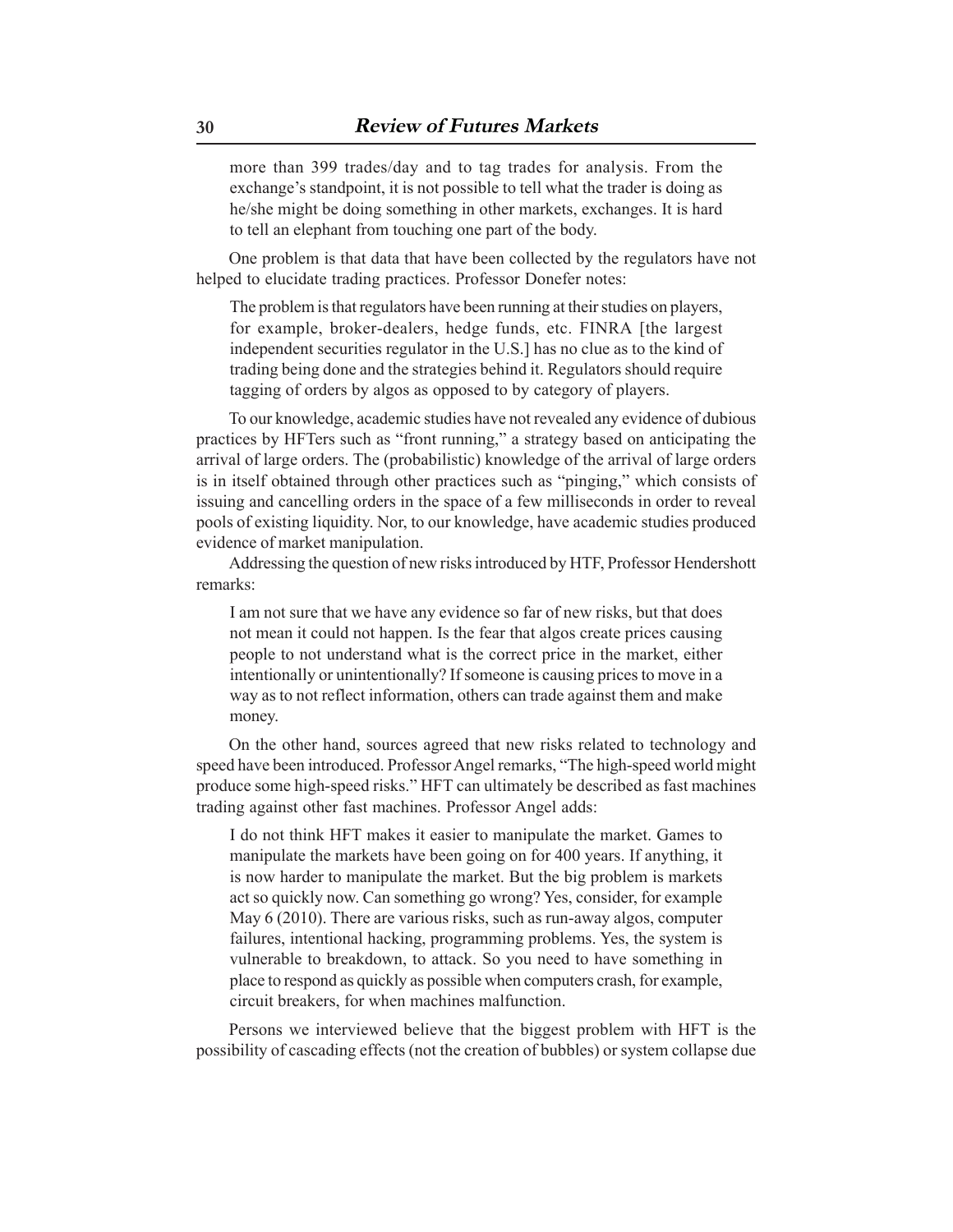to the high speed of trading or an excessive number of messages. Professor Donefer, who developed his argument in an article recently published in *The Journal of Trading* (2010), remarks:

HFT and direct market access represent an additional risk in that all strategies that track markets are pegged to NBBOs. Imagine that one algo goes wild. All other markets see this, reset their prices, and there is a cascading effect. There are too many models based on the same information, too many crowded trades.

Relative to cascading effects, Professor Voev comments:

When you have computers programmed to trade on price patterns, you might have avalanche effects. Automatic trading can push prices way too low. If markets are efficient, the price bounces back to fundamental values. But in some cases prices do not bounce back because there is general market uncertainty and no one knows what the price should be.

In this sense, protecting the system is more a question of intelligent design of trading than the issuing of rules banning this or that process. Referring to the use of rule-based trading algorithms, Professor Jagannathan comments: "Anything that is mechanical, rule-based, needs oversight rules. Things change as you go along portfolio insurance, the May 6 flash crash — and you need intelligent rules for trading. If there is a large change in the price, rules should be in place to handle such situations."

Sources pointed to the flash crash of May 6, 2010, when the Dow Jones Industrial Average lost some 700 points before sharply rebounding in the space of just 20 minutes, to argue that the presence of HFTers likely helped the markets bounce back rapidly. Professor Donefer remarks:

If you look at the flash crash of October 1987, there were market-makers but people walked off the floor, and those that did not risked bankruptcy. Greenspan was just in as head of the Federal Reserve, and ordered the banks to lend money to market-makers to keep them solvent, to help the markets recover. It took one year for markets to recover from that crash. With the flash crash of May 6th and the presence of statistical arbitrageurs, HFTers, the market recovered in matter of less than one day as these people got back into the market. When markets start to crash, risk models take over if the firm's jeopardy is at stake. These firms are no longer the family businesses such as those in the 1987 crash, but corporations. They use more sophisticated risk models. If they see too much capital at risk, they walk away from the markets. But they come back minutes later when profit opportunities are identified. I have no first-hand knowledge of what happened but my perception is that among the players in the May 6th flash crash, there were high-frequency market-makers as Getco, Virtu, and Knight Capital. They all came back into the market right away.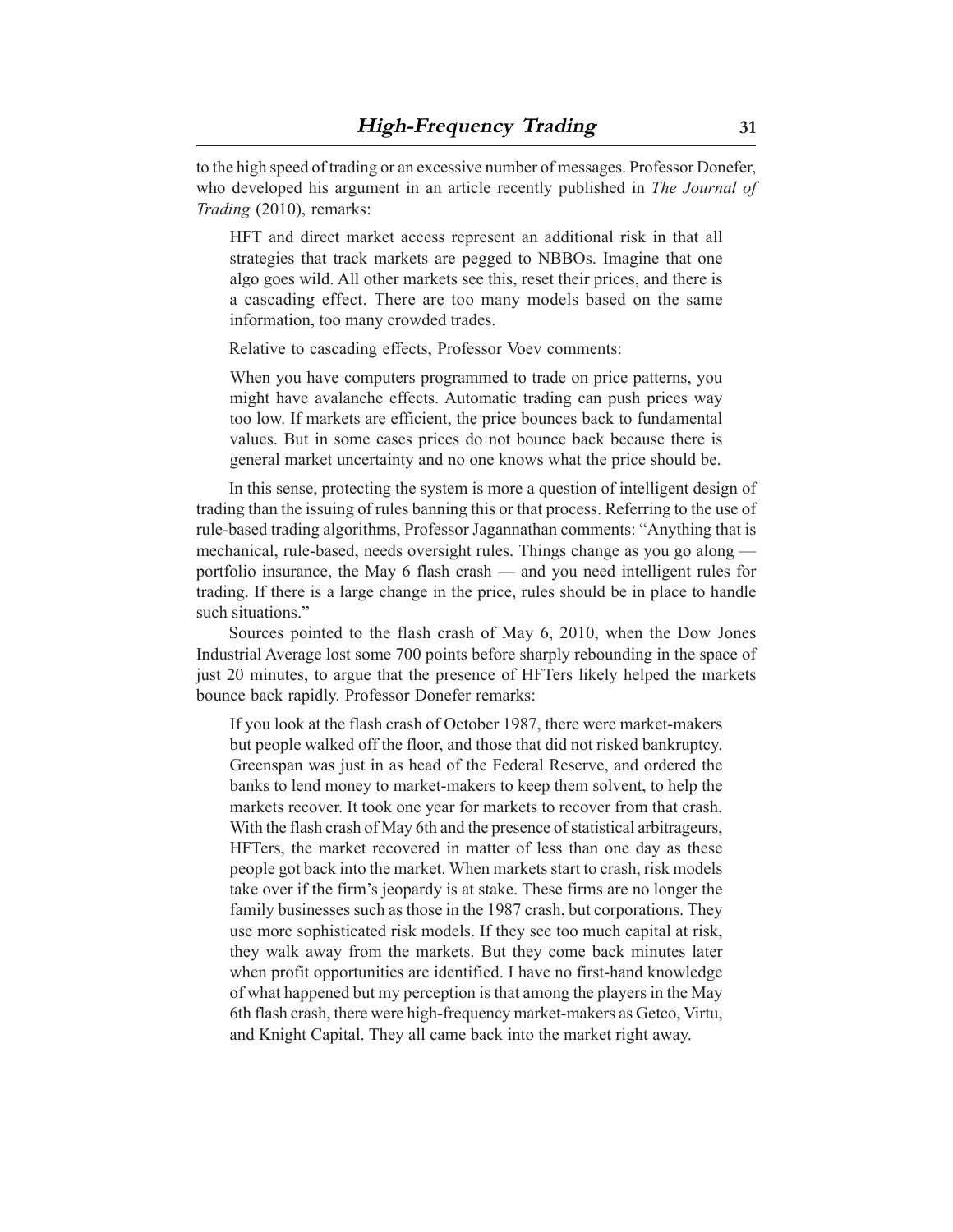In addition to the risk of cascading effects or technology-related risks due to the speed and messaging typical of HFT activity, sources identified other risks such as increased correlation. Professor Hautsch observes, "HFTers try to exploit statistical arbitrage. This leads to greater correlations across markets, assets, instruments. In turn, diversification effects are weakened, leading to increased risk. Greater efficiency is a good thing but more correlation is a risk: Many nice portfolio models don't work anymore."

#### **G. Is New Regulation Needed to Limit These Risks?**

Though sources agreed that HFT has introduced new risks related to technology, there was no consensus as to how exchanges or regulators should respond. Some sources were in favor turning off the quant models and keeping only the marketmakers or end buyers/sellers going; others suggested the use of circuit breakers. Commenting after the May 6th flash crash and the regulators' move to bust trades when prices moved far from their value, Professor Angel remarks, "Markets can get into situations, chaotic events in which an algo can push a price far from its value. I favor circuit breakers and then switching to a different market mechanism, shutting all computers as is done at the Deutsche Boerse and then starting all over the morning after with an auction."

However, not all our interviewees were in favor of circuit breakers. Professor Spatt argues against circuit breakers as they are disruptive of the trading process but is in favor of filters to catch mistakes. Professor Spatt is concerned about the risks created by intervention:

May 6th was a fiasco but one risk now created is that liquidity won't arrive because of a lack of clarity in the process given the regulator's decision to cancel trades whose price movement was more than 60% while trades whose price movement was under  $60\%$  were not canceled. People are not under an obligation to keep providing liquidity and will pull back if they don't understand what the regulator's response to a situation will be.

On October 1, 2010, the SEC released its report on the May 6th flash crash. The report attributes the crash to a cascade effect following an unusually large trade (\$4.1 billion). Two observations can be made.

1. It has been well established that intraday returns are fat-tailed, as are the size of trades and indeed the capitalization of firms. In consequence, one should expect fat-tailed returns even in the absence of cascading effects. As pointed out by our interviewees, the rapid recovery of markets after initial losses provides a positive evaluation of the robustness of the system.

2. Cascading effects can occur again, as our interviewees remarked. However, avoiding cascading or limiting its effects is a question of system design. It might be a very difficult objective to achieve with regulation.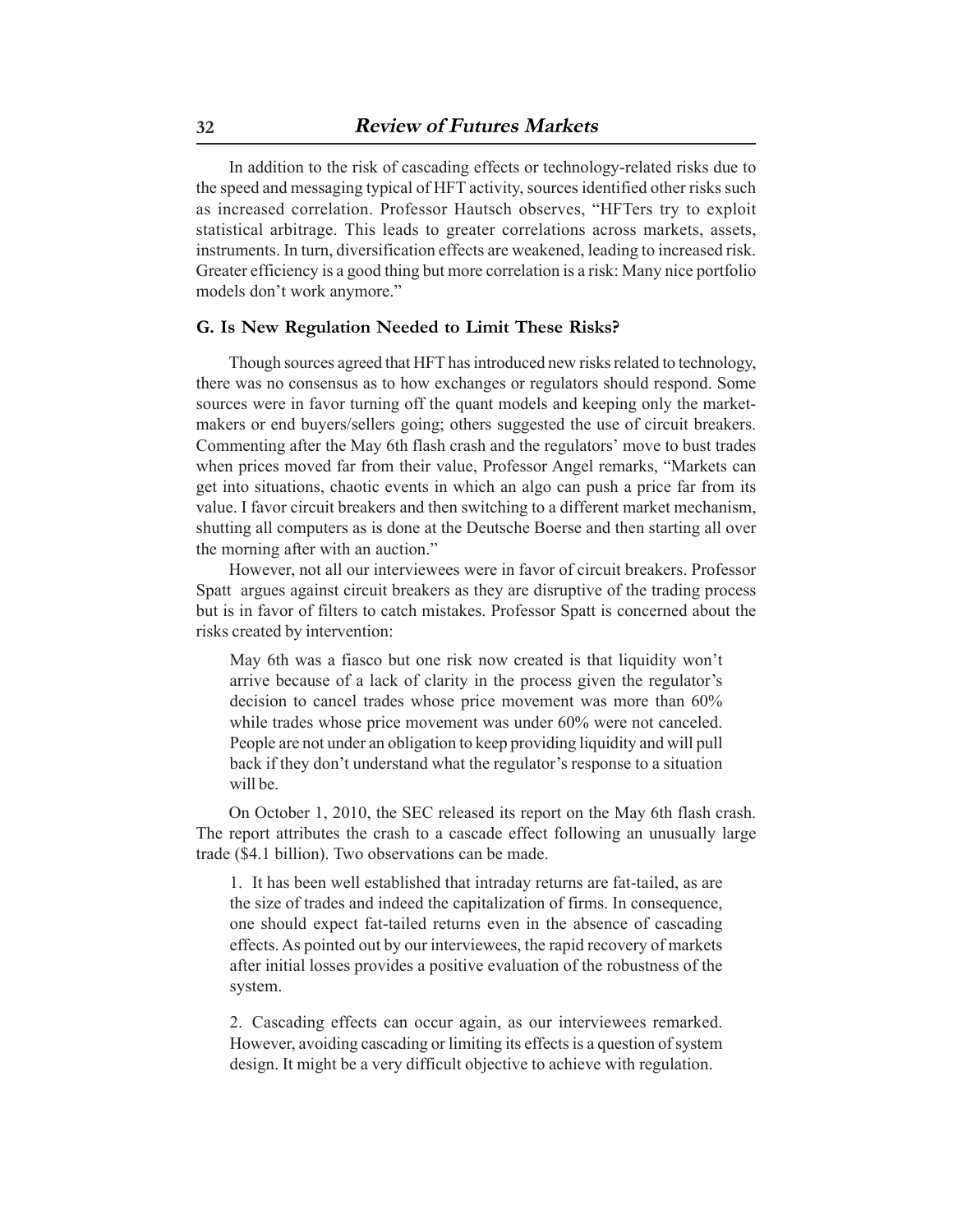One area of consensus on the need to regulate was on sponsored access. Sponsored (or naked) access gives trading firms using brokers' licenses unfettered access to stock markets. The Boston-based research firm Aite estimates that by 2009 38% of all U.S. stock trading was done by firms using sponsored access to the markets. The fear is that naked access — typically without (adequate) validation of margins — via direct market access may create strong short-term price movements up or down and liquidity crashes.

Professor Hautsch comments, "The problem is not just HFT or direct market access (DMA) but a combination of this together with high leverage, stop orders, naked access, etc. But this does not product bubbles. In normal times, naked access is not a problem but in non normal times, if all the effects come together, it can produce a cascading effect. What is missing is a warning system."

Most sources expect the SEC to act soon on restricting naked access.

#### **H. Who Profits from HFT?**

As to who profits from HFT, a first answer, of course, is that HFTers profit from HFT. Early estimates by the Tabb Group put HFT profits in the U.S. equity markets for 2008 at \$21 billion, but the figure was subsequently revised downward to \$7–9 billion. Perhaps coincidentally, the earlier figure is what Kearns et al. (2010) estimated to be the maximum that an omniscient HFTer could earn on the U.S. equity markets. Nevertheless, it was reported that Citadel realized a \$1 billion profit from HFT in 2007.

If the \$7–9 billion estimated profits for HFT is close to reality, global profit opportunities on U.S. equity markets appear to be relatively small, but this number should not be surprising: Ultimately, HFT exploits small inefficiencies left after major trends have been exploited. HFT requires very liquid markets. Irene Aldridge, managing partner of Able Alpha Trading LTD, a proprietary firm specializing in HFT, writes that HFT is not profitable in illiquid markets (2010a).

There is some expectation that HFT will be less profitable in the future, at least in U.S. equity markets. Professor Angel remarks:

Basic statistical arbitrage trading strategy is simple, straight forward, so it is a cut-throat commodity business. To survive, you must be a low-cost producer and do it in scale. There is a lot of competition out there as anyone can buy a computer — they are fairly cheap. The intense competition has pushed margins down to almost zero. HFT will not go away but we will see a shake-out of the less efficient, less intelligent players.

As U.S. equity markets become more efficient thanks to tick-by-tick HFT strategies, sources expect that the diminished returns will see HFTers looking for other sources of profits, including the extension to other asset classes, options markets, and dark space.

Is HFT a zero-sum game in which the HFTers profits are gained at the expense of other, more slow-moving traders? On her web site Aldridge (2010b) writes,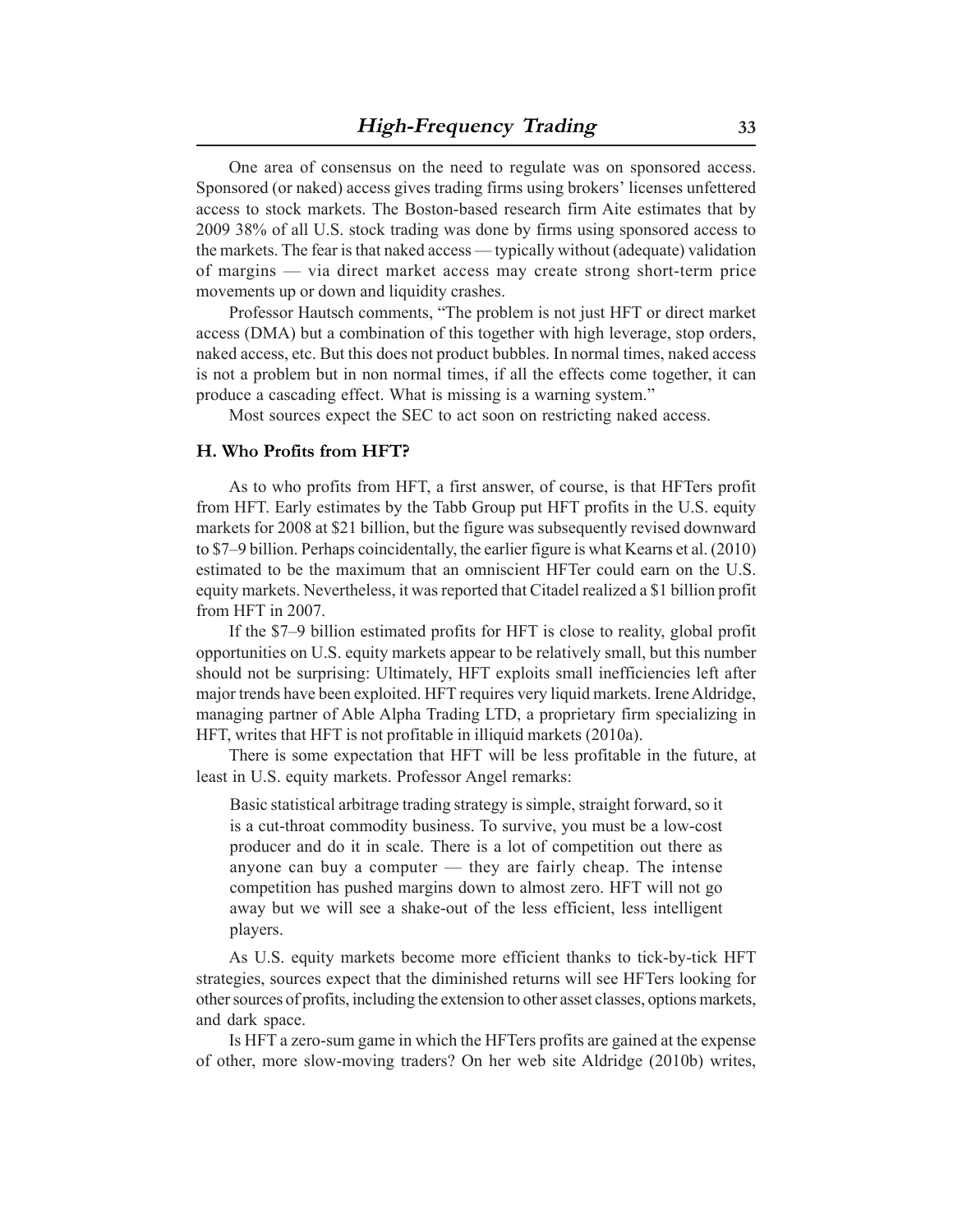"While no institution thoroughly tracks the performance of high-frequency funds, colloquial evidence suggests that the majority of high-frequency managers delivered positive returns in 2008, while 70% of low-frequency practitioners lost money, according to *The New York Times*."

Others suggested that HFTers may have taken the place and profits of other players, such as the market-makers and investment banks. Professor Hendershott comments, "It is possible that HFT firms are not causing a change in the amount of trading profit but are taking the profit for themselves. For example, market-makers and banks used to make about \$5 billion a year and now this figure is zero or close to zero."

The exchanges themselves stand to raise transactional and other revenues as they gear up to support HFTers with high-speed computers and communications and co-location facilities. A source at a major North American exchange comments, "Co-location is a very strong source of revenues, customer loyalty, and stickiness." But the revenues come at a cost: The exchanges are beefing up their investment in technology to meet the needs of HFTers.

It is enormously expensive for an exchange to support HFT. Exchanges need to constantly upgrade their architecture to process more messaging. According to industry sources, it is not uncommon for HFTers to send more than one million messages a day and trade only a few contracts. One source comments:

From a technological point of view what is needed is having the required robustness, constantly upgrading from one gigabyte to 10 gigabyte lines, more and more powerful servers, faster speeds, next generation of computers. But next generation architecture is more and more expensive. We are moving towards software to eliminate latency in the computer reading the software code. Software-on-a-chip servers are priced at \$100,000 versus \$5,000–7,000 for today's servers. Today we are processing orders at 500 microseconds but racing to do so at single-digit microseconds.

The race for speed has also benefited technology suppliers. One North American source observes, "We have seen a proliferation of technology vendors — hardware, software, middlewear, smart order systems, security… The number of technology suppliers around has tripled over the last 12–18 months."

Sources from the exchanges also identified benefits for firms listed on the exchange. As mentioned above, at least one exchange evaluates that the activity of HFTers has brought more investors to the exchange's listed firms, thereby increasing their access to capital and reducing its cost.

Nevertheless, there is concern that the activity of HFTers is concentrated on a small number of stocks. A representative from a U.S. exchange observes, "We have seen a greater concentration [of trades] in the last two years than in the last 10 years. It is very dangerous for an exchange when there is so much interest in few names, when all investments concentrated around a few names. We lose flexibility."

For the investor at large, retail, or institutional, the benefits are not so clear.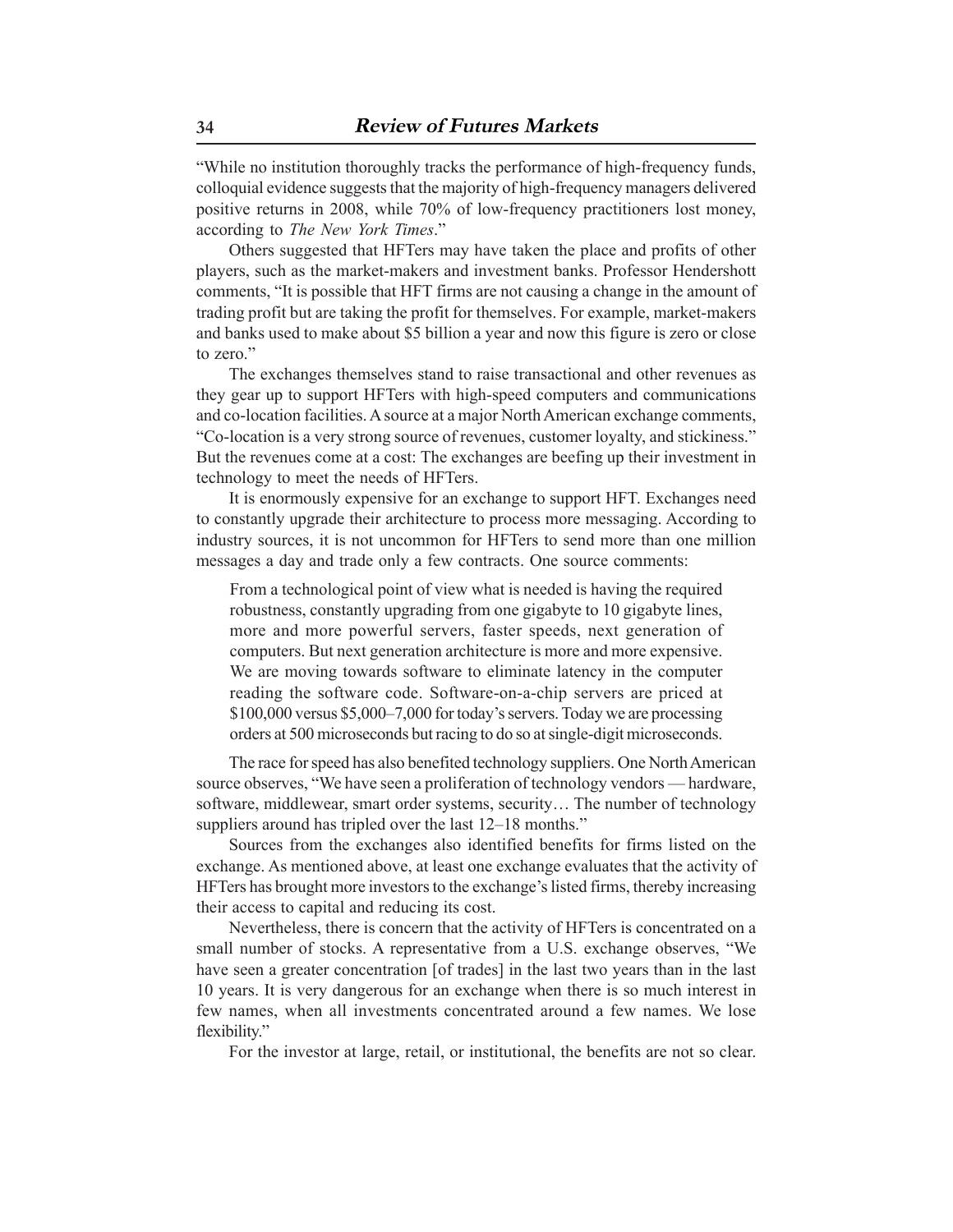While most sources believe that the cost of trading and bid-ask spreads have been reduced by the activity of HFTers, there is to our knowledge no study that factors in the cost of exchange infrastructure needed to service HFTers and how this cost affects the total price of trading. Professor Hendershott comments:

A most legitimate concern outside of manipulation is the over investment in technology, for example, end users of assets as Vanguard, Fidelity want to find each other and trade directly. The question is: Is the system such that whatever the end user does, he/she finds a HFTer on the other side of the trade? So instead of selling to another end user, the investor sells to an HFTer which in turn sells to another end user. This would be a bad thing as trading would become more costly and, normally, a buy/sell transaction should be mutual. …HFTers takes some slice; we can try to get around this with dark pools, for example, a call-auction that occurs once a day. It would reduce the role of the HFTers.

#### **IV. CONCLUSION**

In this paper, we analyzed high-frequency trading (HFT) and its econometric foundation based on high-frequency data. From this analysis it is possible to argue that HFT is a natural evolution of the trading process, enabled by advances in computer and communications technology and a high-frequency flow of trades due to algorithmic trading by long-term investors. High-frequency traders (HFTers) employ computerized algorithms and fast computers and communications channels to exploit this "raw material."

Empirical analysis has shown that the presence of HFTers has improved market quality in terms of lowering the cost of trading, adding liquidity, and reducing the bid-ask spreads. This improvement in market quality comes at a cost as HFTers make a profit, albeit not a very large profit, as a percentage of trading volume.

Given the short-time nature of HFT and the fact that positions are typically not carried overnight, the potential for market manipulation and for the creation of bubbles and other nefarious market effects seems to be modest. The problems posed by HFT are more of the domain of model or system breakdown or cascading (typically downward) price movements as HFTers withdraw liquidity from the markets. The former poses a challenge of the design of electronic trading facilities. As for the second, solutions have been proposed including slowing down or interrupting the trading process or changing the trading mechanism.

#### **References**

- Aït-Sahalia, Y. and Mykland, P.A., 2003, The Effects of Random and Discrete Sampling When Estimating Continuous-Time Diffusions. *Econometrica,* 71, 483–549.
- Aït-Sahalia, Y., Mykland, P., and Zhang, L., 2005, How Often To Sample A Continuous-Time Process In The Presence Of Market Microstructure Noise. *Review of Financial Studies*, 18, 351-416.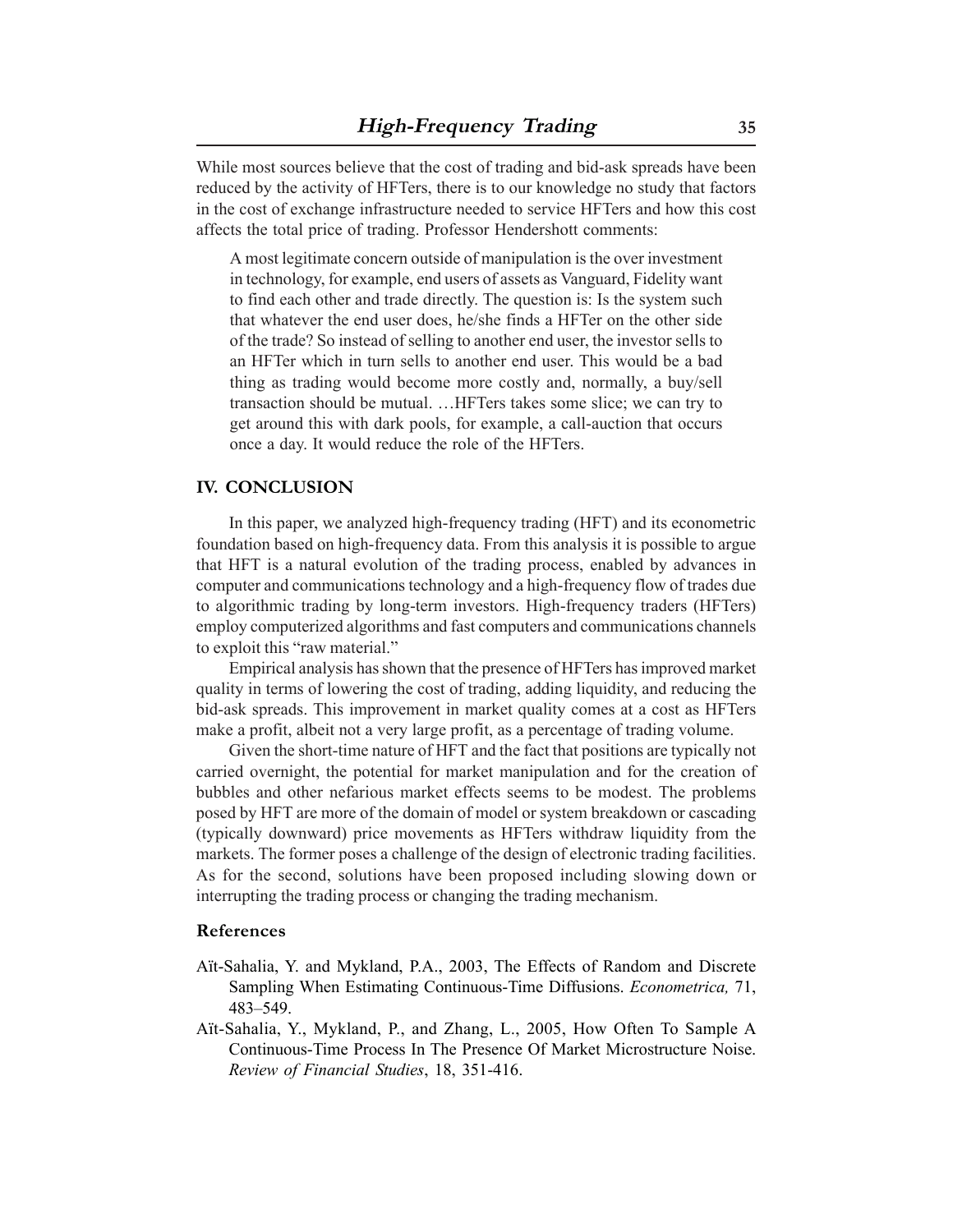- Alridge, I., 2010a, *High-Frequency Trading: A Practical Guide to Algorithmic Strategies and Trading Systems* (John Wiley & Sons, Inc., Hoboken, NJ).
- Alridge, I., 2010b, How Profitable Are High-Frequency Trading Strategies? <http://www.ablealpha.com/aaindex.php?option=com\_
	- content&view=article&id=132:how-profitable-are-high-frequencystrategies-by-irene-aldridge&catid=1:latest-news&Itemid=50>.
- Andersen, T.G., Bollerslev, T., Diebold, F.X., and Labys, P., 2001, The Distribution of Exchange Rate Realized Volatility. *Journal of the American Statistical Association*, 96, 42–55.
- Andersen, T.G., Bollerslev, T., Diebold, F.X., and Labys, P., 2003, Modeling and Forecasting Realized Volatility. *Econometrica*, 71, 579–625.
- Andersen, T.G., Bollerslev, T., and Meddahi, N., 2002, Correcting the Errors: A Note on Volatility Forecast Evaluation Based on High-Frequency Data and Realized Volatilities. *Working paper, University of Montreal*.
- Angel, J., Harris, L. and Spatt, C.S., 2010, Equity Trading in the 21st Century. *Working paper FBE 09-USC, Marshall School of Business.*
- Bandi, F.M., and Phillips, P.C.B., 2003, Fully Nonparametric Estimation of Scalar Diffusion Models. *Econometrica*, 71, 241–283.
- Bandi, F.M., and Russell, J.R., 2006, Separating Microstructure Noise from Volatility. *Journal of Financial Economics,* 79, 655-692.
- Bandi, F.M. and Russell, J.R., 2008, Microstructure Noise, Realized Variance, and Optimal Sampling. *Review of Economic Studies*, 75, 339-369.
- Bandi, F.M., Russell, J.R., and Zhu, Y., 2008. Using High-Frequency Data in Dynamic Portfolio Choice. *Econometric Reviews*, 27, 163-198.
- Barndorff-Nielsen, O.E. and Shephard, N., 2002a, Econometric Analysis of Realized Volatility and its Use in Estimating Stochastic Volatility Models. *Journal of the Royal Statistical Society B*, 64, 253-280.
- Barndoff-Nielsen, O.E. and Shephard, N., 2002b, Estimating Quadratic Variation Using Realized Variance. *Journal of Applied Econometrics* 17, 457-477.
- Barndoff-Nielsen, O.E. and Shephard, N., 2004, Econometric Analysis of Realised Covariation: High Frequency Based Covariance, Regression and Correlation in Financial Economics. *Econometrica*, 72, 885-925.
- Bauwens, L. and Giot, P., 2001, *Econometric Modelling of Stock Market Intraday Activity* (Kluwer Academic Publishers, Dordrecht).
- Bauwens, L. and Veredas, D., 2004, The Stochastic Conditional Duration Model: A Latent Variable Model for the Analysis of Financial Durations. *Journal of Econometrics,* 119, 381-412.
- Bauwens, L. and Hautsch, N., 2006a, Modelling Financial High Frequency Data Using Point Processes. *Discussion paper 2006-39, Catholic University of Louvain.*
- Bauwens, L. and Hautsch, N., 2006b, Stochastic Conditional Intensity Processes. *Journal of Financial Econometrics*, 4, 450-493.
- Bertrand, E., 2009, Technology Song and Dance. *Presentation at Union of Arab Stock Exchanges Conference, Beirut, NYSE Technologies*, November.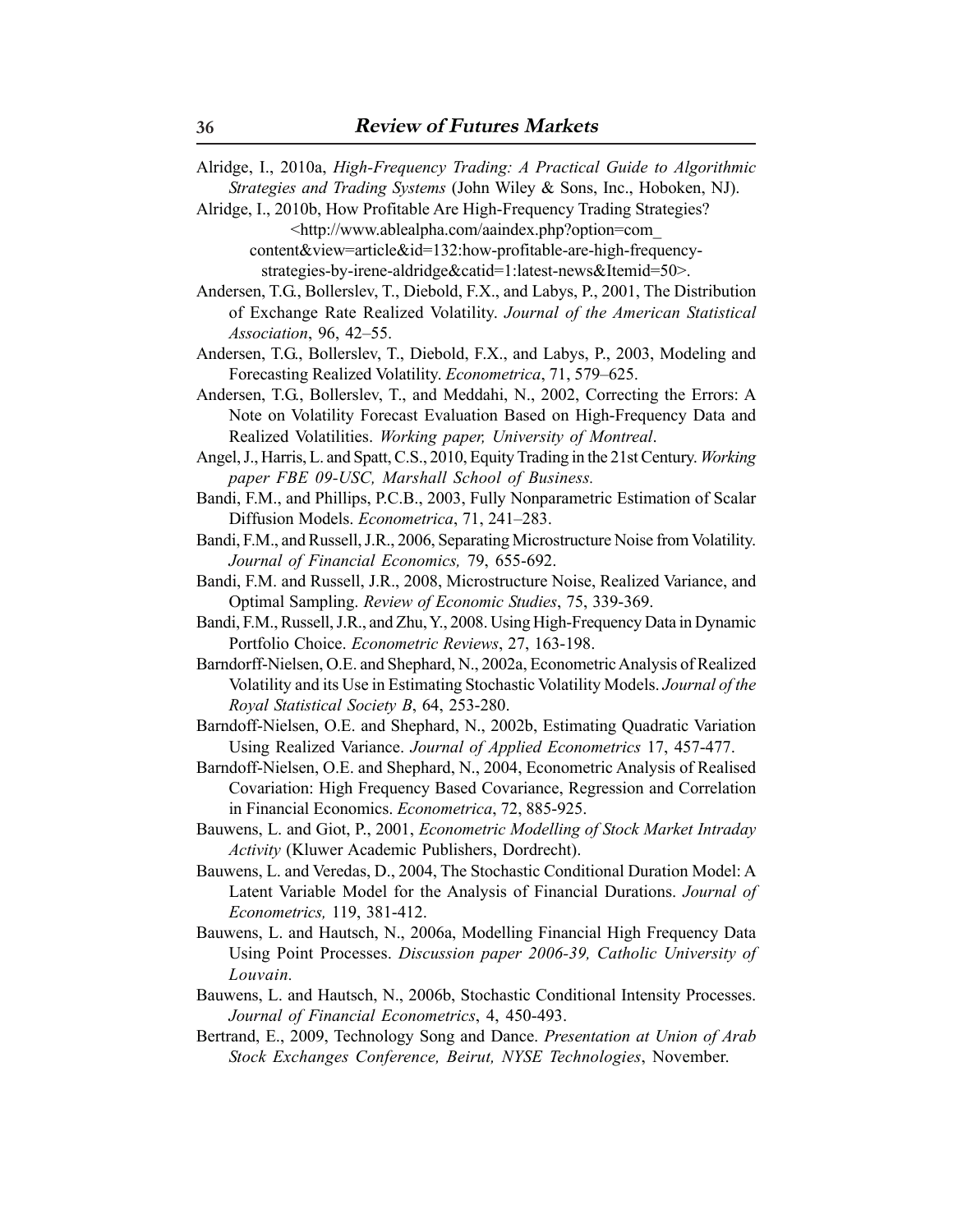- Bessembinder, H., 2003, Trade Execution Costs and Market Quality after Decimalization. *Journal of Financial and Quantitative Analysis*, 38, 747- 777.
- Boehmer, E., Grammig, J., and Theissen, E., 2006, Estimating the Probability of Informed Trading: Does Trade Misclassification Matter? *Journal of Financial Markets*, 10, 26-47.
- Brogaard, J.A., 2010, High Frequency Trading and its Impact on Market Quality. *Working paper, Kellogg School of Management, Northtwestern University School of Law.*
- Brownlees, C.T. and Gallo, G.M., 2006. Financial Econometric Analysis at Ultra-High Frequency: Data Handling Concerns. *Computational Statistics & Data Analysis*, 51, 2232 – 2245
- Brownlees, C.T. and Gallo, G.M., 2007, Comparison of Volatility Measures: A Risk Management Perspective. *Working paper, University of Florence*.
- Cipollini, F., Engle, R. F., and Gallo, G. M., 2006, Vector Multiplicative Error Models: Representation and Inference. *NBER Working Paper Series 12690, National Bureau of Economic Research.*
- Clark, C., 2010, Controlling Risk in a Lightning-Speed Trading Environment. *Chicago Fed Letter*, March.
- Dacorogna, M.M., Gencay, R., Muller, U.A., Olsen, R., and Pictet, O.V., 2001, *An Introduction To High Frequency Finance* (Academic Press, London).
- Donefer, B.S., 2010, Algos Gone Wild: Risk in the World of Automated Trading Strategies. *The Journal of Trading*, 5, 31-34.
- Duhigg, C., 2010, Stock Traders Find Speed Pays, in Milliseconds. *The New York Times*, 24 July, A1.
- Engle, R.F. and Russell, J.R., 1998, Autoregressive Conditional Duration: A New Model for Irregularly Spaced Transaction Data. *Econometrica*, 66, 1127-1162.
- Engle, R.F., 2002, New Frontiers for ARCH Models. *Journal of Applied Econometrics*, 17, 425-446.
- Fabozzi, F.J., Focardi, S.M., and Jonas, C., 2010, *Investment Management After the Global Financial Crisis* (The Research Foundation of CFA Institute, Charlottesville, VA).
- Falkenberry, T.N., 2002, High Frequency Data Filtering: A Review of the Issues Associated with Maintaining and Cleaning a High Frequency Financial Database. *TickData Technical Report*.
- Friedman, M., 1953, The Methodology of Positive Economics. In *Essays in Positive Economics* (University of Chicago Press, Chicago, IL).
- Ghysels, E., Santa-Clara, P., and Valkanov, R., 2006, Predicting Volatility: Getting the Most out of Return Data Sampled at Different Frequencies. *Journal of Econometrics*, 131, 59-95.
- Hansen P.R., Lunde, A., and Voev, V., 2007, Integrated Covariance Estimation in the Presence of Noise. *Journal of Financial Econometrics*, 5, 68-104.
- Hasbrouck, J., 1993, Assessing the Quality of a Security Market: A New Approach to Transaction-Cost Measurement. *Review of Financial Studies*, 6, 191–212.